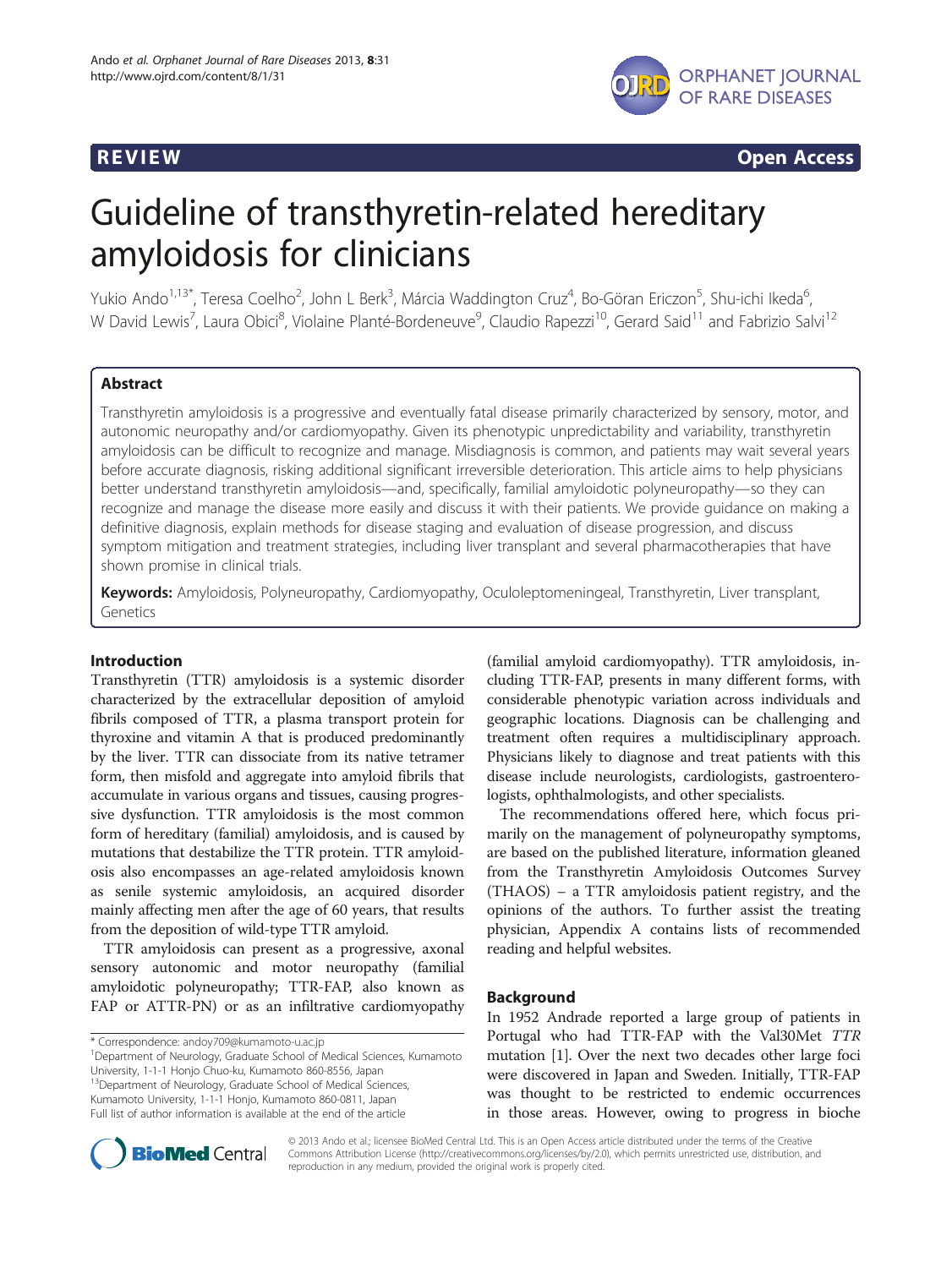mical and molecular genetic analyses, TTR-FAP is now diagnosed worldwide. Most cases involve small kindreds or patients with no family history of the disease. To date, about 120 different single or double mutations, or a deletion in the TTR gene, have been reported; the majority of these TTR mutations are amyloidogenic, with fewer than ten considered non-pathogenic [[2](#page-15-0),[3](#page-15-0)]. Val30Met is the most common mutation and the only one found in large foci of patients.

Some mutations induce cardiomyopathy as the predominant feature (e.g. Val122Ile, Ile68Leu, Thr60Ala, Leu111Met) while others are associated primarily with neuropathy (e.g. Val30Met), but both manifestations can be present in different proportions [\[4\]](#page-15-0). Less common disease signs include vitreous opacities, renal disease, and meningeal involvement. While genotype and population origin are important determinants of symptoms, the clinical picture of an affected individual may deteriorate over time (as amyloid continues to deposit in other tissues), and variability may be observed within the same family.

## **Genetics**

TTR-FAP has autosomal dominant inheritance with variable penetrance. Carriers of the mutation have a circulating variant protein from fetal life but no amyloid deposition or symptomatic disease until adulthood, with development of disease probably controlled by factors associated with the biochemistry of aging [[3,5\]](#page-15-0). The penetrance of the gene varies in different regions of the world and among families [[6-8](#page-15-0)]. There is some evidence that affected women transmit higher disease penetrance to their offspring than affected men [\[9](#page-15-0)]. Because penetrance is incomplete, carriers of the gene may live to an advanced age without symptoms of the disease but may see their children become clinically affected. Genetic anticipation (earlier onset with greater severity in subsequent generations) has been observed in endemic regions [\[6,10](#page-15-0)-[12\]](#page-15-0).

#### Prevalence and age at onset of TTR amyloidosis

Val30Met is the most prevalent TTR-FAP mutation in the world, focused in Portugal, Sweden, Japan, Brazil, and Majorca, and is believed to have arisen independently in Portugal and Sweden [\[13-15](#page-15-0)]. The largest cluster of individuals with TTR-FAP caused by the Val30Met mutation may be found in northern Portugal (Póvoa de Varzim and Vila do Conde), where the incidence is estimated to be one in 538 individuals [[16\]](#page-15-0). In contrast, the incidence of hereditary TTR amyloidosis in the United States is estimated to be one in 100,000 individuals [[17\]](#page-15-0). The cardiomyopathy-related Leu111Met and Val122Ile mutations are found primarily in Danish and African American populations, respectively. However, all mutations, including Val30Met, are identified

across all countries in different families without any obvious relationship.

In Europe, the prevalence of TTR-FAP is estimated to be less than one in 100,000 individuals [\[18\]](#page-15-0). In endemic areas of northern Sweden (Piteå and Skelleftå), the frequency of the Val30Met mutation is 4%; however, the penetrance is relatively low (11% by 50 years) [\[6](#page-15-0)]. Conversely, in Portugal, the penetrance is high (80% by 50 years) [\[7](#page-15-0)]. Although also endemic in some areas of Japan, the prevalence of TTR-FAP is estimated to be lower than in Europe, at approximately one in 1,000,000 individuals [[19\]](#page-15-0).

The frequency of the Val122Ile mutation in the African American population is 3% to 3.9% [[20,21\]](#page-15-0), with most individuals developing late-onset cardiac amyloidosis. The frequency of Val122Ile in Caucasian and Hispanic populations in the United States is 0.44% and 0%, respectively [\[21\]](#page-15-0). The worldwide prevalence of TTR amyloidosis dominated by cardiomyopathy is unknown, but it is almost certainly underdiagnosed, particularly in the African American Val122Ile carrier population older than 65 years (approximately 135,000 individuals) [[22,23\]](#page-15-0).

The age at onset of disease-related symptoms varies between the second and ninth decades of life, with great variations across different populations. Expected age at onset is critical to determine when amyloidosis testing should be requisitioned. Portuguese and Japanese foci of patients with TTR-FAP have traditionally been described as early-onset (mean age, 33 years) [\[24,25](#page-15-0)], whereas Swedish patients with TTR-FAP are characterized by a later mean age of onset (56 years) [[26](#page-15-0)]. Even in foci generally considered early-onset, some subgroups of patients experience a later onset. In Japan, especially, a form of later-onset TTR-FAP with no genealogical relationship to the two foci of this disease now predominates [\[24,27](#page-15-0)]. Patients with cardiomyopathy who have wild-type or variant TTR traditionally develop symptoms in their sixties.

The mean duration of disease onset to death is approximately 10 years but may vary depending on endemic region, genotype, symptoms, and other factors.

## Clinical presentation of TTR amyloidosis with polyneuropathy (TTR-FAP)

TTR-FAP is a multi-symptom disease that may present with peripheral neuropathy (sensory and motor), autonomic neuropathy, gastrointestinal impairment, cardiomyopathy, nephropathy, or ocular deposition. While the symptoms described below, including those of Val30Met TTR-FAP patients, may be present in patients with different TTR-FAP genotypes, phenotypes are not always uniform, and the same point mutation may have varied phenotypes even within the same family. Generally, however, most TTR-FAP cases are classified as neuropathic.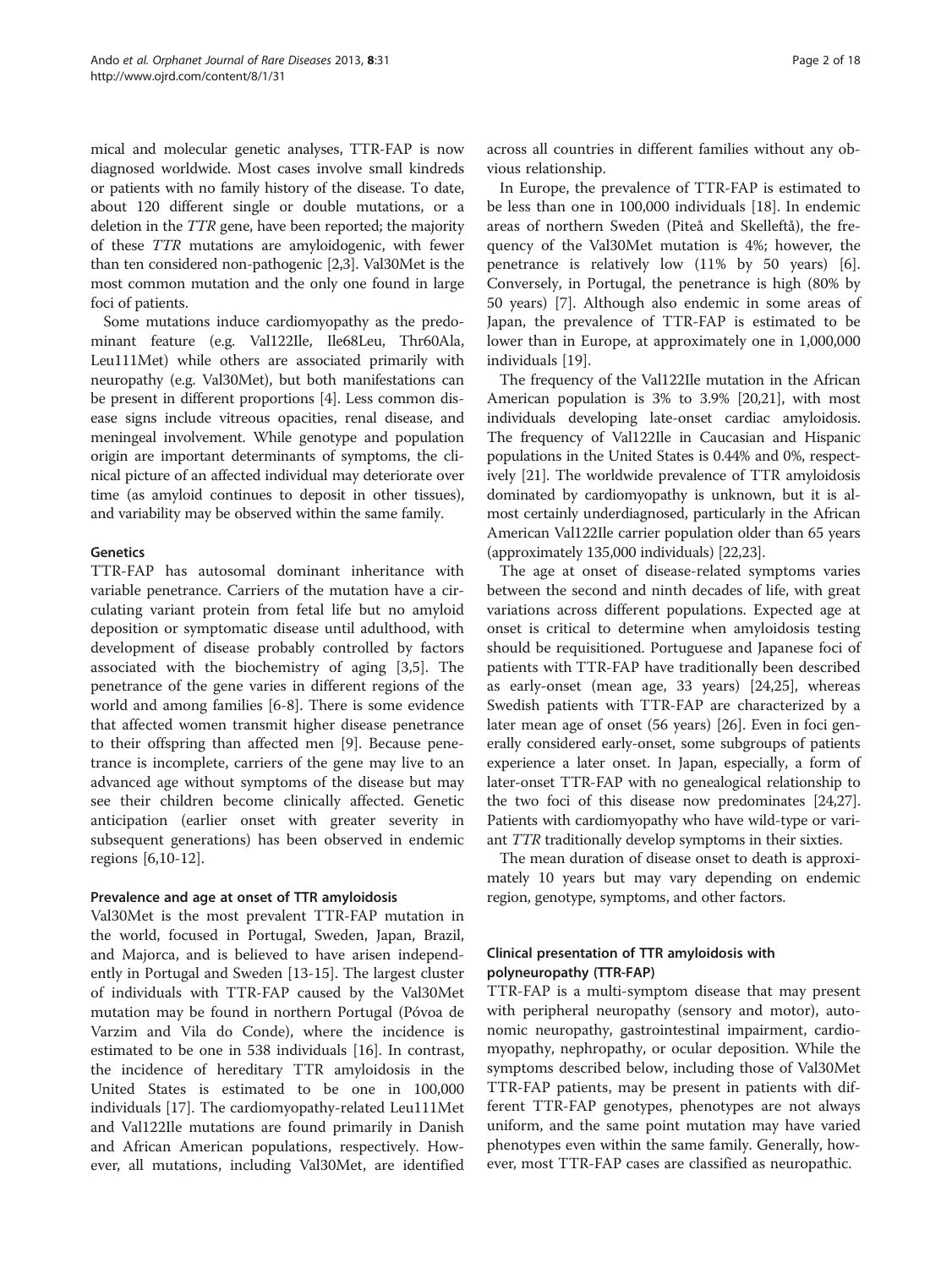#### Variation in neuropathies of Val30Met TTR-FAP

The clinical picture for Val30Met TTR-FAP differs considerably between patients originating from endemic foci and patients with non-endemic origins [\[28](#page-15-0)]. In the former, disease onset often occurs before the age of 40 years, with a progressive sensory-motor and autonomic neuropathy, eventually causing cachexia and death 10 to 20 years after onset. Although sensory and motor manifestations are generally the presenting symptoms, the first clinical presentation can be autonomic neuropathy. However, even when the disease starts with sensory neuropathy, autonomic neuropathies often follow [\[29\]](#page-15-0). Patients with Val30Met TTR-FAP and non-endemic origins typically have onset at a late age (usually after the age of 60), with male predominance and an apparently sporadic disease presentation. Sensory and motor neuropathy symptoms of both upper and lower extremities may appear within a short period or even simultaneously, while autonomic neuropathies may be relatively mild [\[30](#page-15-0)-[32\]](#page-15-0).

#### Peripheral nerve dysfunction

TTR amyloidosis induces a length-dependent peripheral neuropathy. Initially the lower limbs are affected, and symptoms generally include toe discomfort such as numbness and spontaneous pain. At this stage, as amyloid typically first affects small nerve fibers altering pain and temperature sensation, clinical examination may detect impaired thermal sensitivity in the feet, with decreased pinprick sensation. In contrast, light touch may be relatively preserved and proprioception spared. Muscle strength and tendon reflexes are normal. This neuropathic manifestation typically reflects the involvement of unmyelinated and small myelinated fibers. A few months later sensory loss extends above the ankle on both sides. The neurologic deficit then progresses relentlessly, with the extension of sensory loss toward the proximal lower limbs. Motor deficit appears in the distal lower limbs, as does the impairment of light touch and deep sensations, which indicates the involvement of larger sensory and motor nerve fibers. Walking becomes increasingly difficult with loss of balance and steppage gait. Neuropathic pain is often of the burning type and is worse at night and associated with allodynia. As months and years pass, sensory deficit extends to the thighs, then the upper limbs, forearms, and fingers as the anterior trunk is involved. Motor deficits also follow a length-dependent progression and walking without assistance becomes increasingly difficult. Life-threatening autonomic dysfunction is generally present at this stage along with weight loss and muscle wasting. Loss of pain sensation with preservation of strength leads to painless trauma and the development of plantar ulcers and foot osteoarthropathy (Charcot's joints) [[33\]](#page-15-0). Due to the

random distribution of amyloid in the peripheral nervous system, deposits may accumulate locally and induce focal deficit of a cranial nerve, nerve trunk, or plexus. Carpal tunnel syndrome is an early but nonspecific manifestation of TTR-FAP. It should be noted that many patients with TTR-FAP are erroneously diagnosed with simple carpal tunnel syndrome; progressive symptoms or lack of improvement after carpal tunnel release surgery often leads to the correct diagnosis.

In patients who have peripheral neuropathy of unknown origin, testing for autonomic dysfunction should be considered because patients may not show overt symptoms of autonomic failure. Early recognition of autonomic failure may lead to an earlier diagnosis of the underlying pathogenesis of amyloidosis [\[34\]](#page-16-0).

#### Other system involvement

Autonomic nervous system involvement includes anhidrosis, sexual impotence, disturbances of gastrointestinal motility (most commonly diarrhea alternating with constipation, but also constipation, diarrhea, nausea, and vomiting), orthostatic hypotension, and neurogenic bladder. In our experience, cardiac disease occurs in approximately 50% of patients with TTR-FAP, with most TTR mutations causing amyloid cardiomyopathy [[35](#page-16-0)]. Anemia due to low erythropoietin levels also may be observed [[36](#page-16-0)]. Ocular involvement, such as vitreous opacity, dry eye, glaucoma, and pupillary disorders, is common [[37](#page-16-0)]. In contrast, kidney involvement is unusual.

Additional symptoms of TTR-FAP include hoarseness, coldness, decreased skin temperature, dyscoria, dysesthesia, muscle weakness and atrophy, dissociated anesthesia, and constitutional conditions such as weight loss, arrhythmia, edema, and burning.

#### When should a neurologist suspect TTR-FAP?

It is important to differentiate a diagnostic process in individuals with a known amyloid family history, especially in endemic areas, from that in patients without such a history (Table [1\)](#page-3-0). In patients with a known family history of TTR-FAP, the onset of symptoms and signs of peripheral neuropathy, manifestations of autonomic dysfunction, and cardiac arrhythmia call for confirmation of the involvement of these organs by appropriate investigations (see Tests and Assessments, below). When there is no known family history of amyloidosis, the diagnosis of TTR-FAP should be considered in patients with a progressive, length-dependent axonal polyneuropathy predominantly affecting temperature and pain sensation. Special attention must be paid to patients with concurrent autonomic dysfunction, cardiac involvement, and carpal tunnel syndrome.

The multisystem involvement of TTR-FAP is a clue to the diagnosis. It is important to consider the diagnosis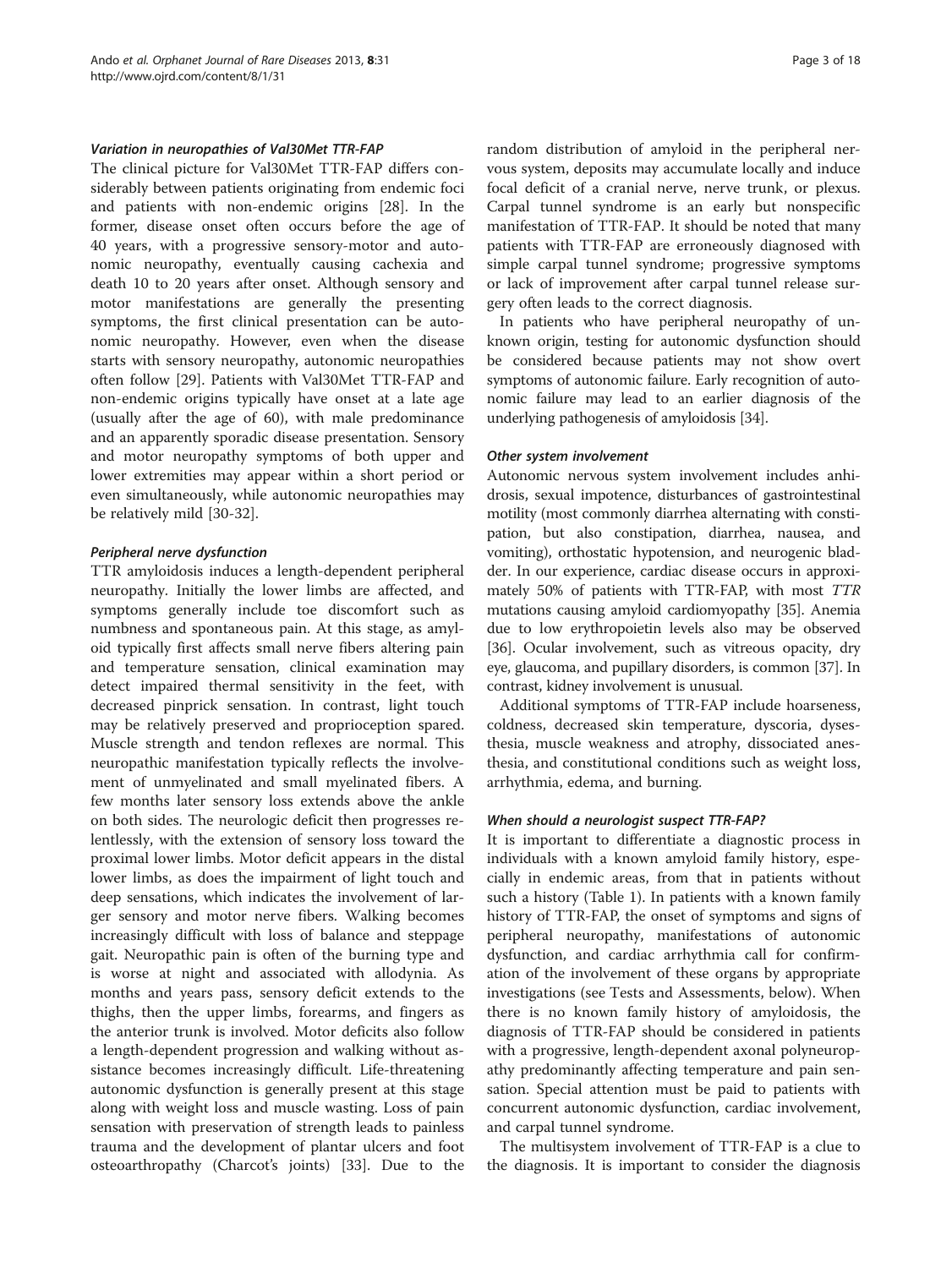| Method                                            |                  |                 |                 | Materials Sensitivity Specificity Throughput Cost |                | Aim of Analysis                                                             |
|---------------------------------------------------|------------------|-----------------|-----------------|---------------------------------------------------|----------------|-----------------------------------------------------------------------------|
| Pathologic                                        |                  |                 |                 |                                                   |                |                                                                             |
| Congo red                                         | <b>Tissues</b>   | Medium-<br>high | High            | High                                              | Low            | Detecting amyloid deposits                                                  |
| BSB, FSB dyes                                     | <b>Tissues</b>   | High            | Medium          | High                                              | Low-<br>medium | Detecting amyloid deposits                                                  |
| Electron microscopy                               | <b>Tissues</b>   | Medium          | High            | Low                                               | Low            | Confirming amyloid fibrils                                                  |
| Immunohistochemistry with anti-<br>TTR antibodies | <b>Tissues</b>   | <b>High</b>     | Medium-<br>high | Low-<br>medium                                    | Low-<br>medium | Detecting TTR deposits                                                      |
| Genetic                                           |                  |                 |                 |                                                   |                |                                                                             |
| <b>PCR-RFLP</b>                                   | <b>DNA</b>       | <b>High</b>     | High            | Medium                                            | Low            | Detecting predicted mutations in the TTR gene                               |
| Real-time PCR (melting curve<br>analysis)         | <b>DNA</b>       | High            | High            | High                                              | Medium         | Detecting predicted mutations in the TTR gene                               |
| PCR-SSCP                                          | <b>DNA</b>       | Medium          | Medium          | Medium-<br>high                                   | Low            | Screening for unknown mutations in the TTR<br>gene                          |
| Sequencing                                        | <b>DNA</b>       | <b>High</b>     | High            | Low                                               | <b>High</b>    | Detecting unknown mutations in the TTR gene                                 |
| Mass Spectrometry (MS)                            |                  |                 |                 |                                                   |                |                                                                             |
| MALDI-TOF MS, ESI-MS                              | Serum<br>protein | Medium-<br>high | Medium          | Medium                                            | Low            | Detecting variant TTR                                                       |
| <b>FT-ICR MS</b>                                  | Serum<br>protein | Medium-<br>high | Medium-<br>high | Medium                                            | Low            | Detecting variant TTR                                                       |
| SELDI-TOF MS                                      | Serum<br>protein | Medium-<br>high | Medium          | High                                              | Low-<br>medium | Detecting variant TTR                                                       |
| LC-MS/MS                                          | <b>Tissues</b>   | Medium          | Medium          | Low                                               | Medium         | Identifying precursor proteins of amyloid fibrils,<br>including variant TTR |

<span id="page-3-0"></span>Table 1 Diagnostic tests for transthyretin (TTR) amyloidosis

Abbreviations: BSB, 1-Bromo-2,5-bis(3-carboxy-4-hydroxystyryl)benzene; FSB, 1-Fluoro-2,5-bis(3-carboxy-4-hydroxystyryl)benzene; PCR, polymerase chain reaction; RFLP, restriction fragment length polymorphism; SSCP, single-strand conformation polymorphism; MS, mass spectrometry; MALDI-TOF, matrix-assisted laser desorption/ionization time-of-flight; ESI, electrospray ionization; FT-ICR, Fourier transform ion cyclotron resonance; SELDI-TOF, surface enhanced laser desorption/ ionization-TOF; LC-MS/MS, liquid chromatography–tandem mass spectrometry.

of TTR-FAP when one or, especially, several of the following are present:

- Family history of neuropathic disease, especially associated with heart failure
- Neuropathic pain or progressive sensory disturbances of unknown etiology
- Carpal tunnel syndrome without obvious cause, particularly if it is bilateral and requires surgical release
- Gastrointestinal motility disturbances or autonomic nerve dysfunction of unknown etiology (e.g. erectile dysfunction, orthostatic hypotension, neurogenic bladder)
- Cardiac disease characterized by thickened ventricular walls in the absence of hypertension
- Advanced atrio-ventricular block of unknown origin, particularly when accompanied by a thickened heart
- Vitreous body inclusions of the cotton-wool type

## TTR amyloidosis with cardiomyopathy

Although TTR amyloidosis is considered principally a neurologic disease, the clinical spectrum varies widely

from almost exclusive neurologic involvement within an endemic cohort to a strictly cardiologic presentation in sporadic cases [\[38-41](#page-16-0)]. TTR-related cardiac amyloidosis is thought to be vastly underdiagnosed, particularly when neurologic involvement is mild or absent [[42\]](#page-16-0).

## Cardiovascular manifestations

In both hereditary and nonhereditary TTR amyloidosis, as in amyloid light-chain (AL) amyloidosis, amyloid can infiltrate any or all of the cardiovascular structures, including the conduction system, the atrial and ventricular myocardium, valvular tissue, and the coronary and large arteries [[38](#page-16-0),[39,43](#page-16-0)]. The conduction system is commonly affected, leading to bundle branch block and, occasionally, atrioventricular (AV) and sinoatrial block. Myocardial infiltration progressively increases the thickness of the left and right ventricular walls and the interventricular septum. Cardiac amyloidosis is generally considered to be a cardiomyopathy with a hypertrophic phenotype and restrictive pathophysiology, although a true restrictive filling pattern is seen only in advanced stages [[44](#page-16-0)]. Left ventricular (LV) ejection fraction is normal or only mildly reduced. However, abnormalities in long-axis function of both ventricles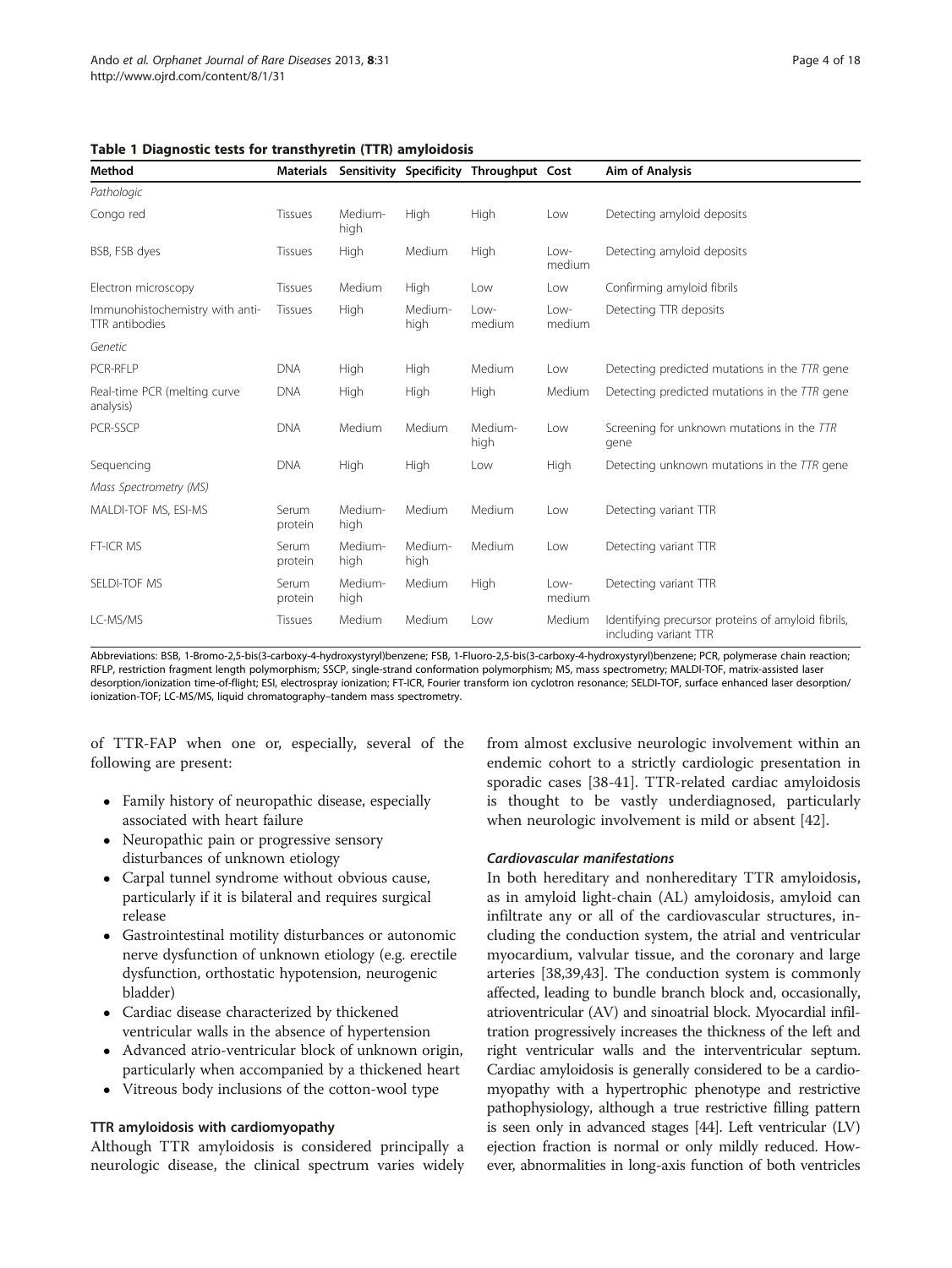on tissue Doppler imaging are frequent and precede the impairment of circumferential ventricular function [[45](#page-16-0)]. The involvement of the cardiac valves leads to the formation of nodules or diffuse thickening of the leaflets, accompanied by variable degrees (generally mild) of valvular regurgitation. The clinical spectrum of cardiovascular involvement is wide, ranging from asymptomatic AV and bundle branch block to severe, rapidly progressive heart failure due to restrictive pathophysiology. These variations are related to the specific TTR mutation, geographic area, and endemic/non-endemic demographics of individual cases.

## When should a cardiologist suspect TTR amyloidosis?

Cardiologists may encounter TTR amyloidosis in patients who are referred with neurologic impairment or previously diagnosed TTR-FAP, and in patients who present with cardiologic problems without any apparent signs of neurologic disease. If there is a strong suspicion or an existing diagnosis of TTR-FAP, the cardiologist should look for signs of cardiac amyloid involvement (Appendix [B\)](#page-13-0). In such situations, electrocardiography (ECG), echocardiography, scintigraphy with bone tracers, biomarkers (brain natriuretic peptide [BNP] and troponin I or T) and cardiac magnetic resonance imaging usually provide all the necessary information to diagnose infiltrative cardiomyopathy. The study of longitudinal LV function with tissue Doppler echocardiography and  $^{99m}$ Tc-3,3-diphosphono-1,2-propanodicarboxylic acid (<sup>99m</sup>Tc-DPD) myocardial scintigraphy are particularly revealing for very early signs of myocardial involvement [\[45](#page-16-0)-[47\]](#page-16-0). Although as a general rule histological evidence of amyloid deposits is essential for a final diagnosis of amyloidosis, in a patient with molecularly proven diagnosis of TTR amyloidosis, identification of unexplained ventricular hypertrophy and other typical instrumental findings (see below) provides convincing evidence of amyloidotic cardiomyopathy.

When the phenotypic expression of TTR amyloidosis is exclusively or predominantly cardiac, the situation is far more challenging. Affected patients may present for a wide variety of reasons, including symptoms of heart failure, arrhythmias, syncope, orthostatic hypotension, and ECG/echocardiographic abnormalities in the absence of symptoms. The problem of differential diagnosis from cardiomyopathies of other causes is common, and a frequent pitfall is the misdiagnosis of cardiac amyloidosis as sarcomeric hypertrophic cardiomyopathy. A particularly challenging situation regards elderly African-Americans with hypertension, increased LV wall thickness, and minimal or no neuropathy, since a diagnosis of TTR amyloidosis in such patients may be overlooked. A logical first step is to look for the infiltrative phenotype with echocardiography and for any

major discrepancy between the assessment of LV mass with echocardiography and ECG (for example, when increased mass via echocardiography is not accompanied by ECG signs of LV hypertrophy) [\[38,42](#page-16-0)]. Another useful clue can be the recognition of right-sided heart failure, unusual in hypertensive heart disease [[42\]](#page-16-0). <sup>99m</sup>Tc-DPD scintigraphy can assist in the differential diagnosis between TTR-related cardiomyopathy and sarcomeric hyptertrophic cardiomyopathy, since only myocardium infiltrated by TTR uptakes the tracer [\[48\]](#page-16-0).

Apart from evident neurologic manifestations, some clinical signs can raise the suspicion of hereditary TTR amyloidosis in a patient with apparently isolated hypertrophic cardiomyopathy. These signs include a history of carpal tunnel syndrome, sensorimotor peripheral neuropathy, unexplained intense myalgias and burning sensations, and autonomic dysfunction. Careful evaluation for these signs is mandatory, as they can sometimes be very mild and may not be reported by the patient.

### Leptomeningeal TTR amyloidosis

Attention has recently focused on the relatively rare leptomeningeal form of TTR amyloidosis, which is induced by several point mutations in the TTR gene and also found in the advanced stages of Val30Met TTR-FAP [[37\]](#page-16-0). In most cases, it is believed that the source of variant TTR in leptomeningeal amyloidosis is not the liver but the choroid plexus [[49\]](#page-16-0). Cerebral amyloid angiopathy and ocular amyloidosis are common clinical features of this type of TTR amyloidosis. Cerebral amyloid angiopathy is characterized by amyloid deposition in the media and adventitia of medium-sized and small arteries, arterioles, and, occasionally, veins of the cortex and leptomeninges. Typical clinical central nervous system manifestations include cerebral infarction and hemorrhage, hydrocephalus, ataxia, spastic paralysis, convulsion, and dementia. These symptoms are often found in several types of TTR amyloidosis and they lead to the classification of (oculo)leptomeningeal amyloidosis, in which amyloid deposition is also found in vitreous bodies and other tissues of the eye. Although amyloid deposits in the meningocerebrovascular system are thought to be the cause of those central nervous system symptoms, the precise mechanism of amyloid formation remains to be elucidated.

## Other organ involvement

Gastrointestinal symptoms, as a manifestation of autonomic neuropathy, are recognized from an early stage of TTR-FAP and include nausea, early satiety, recurrent vomiting, watery diarrhea, severe constipation, and/or alternating diarrhea and constipation. As a result, weight loss may be observed in the course of the disease. Renal complications, while infrequent, include albuminuria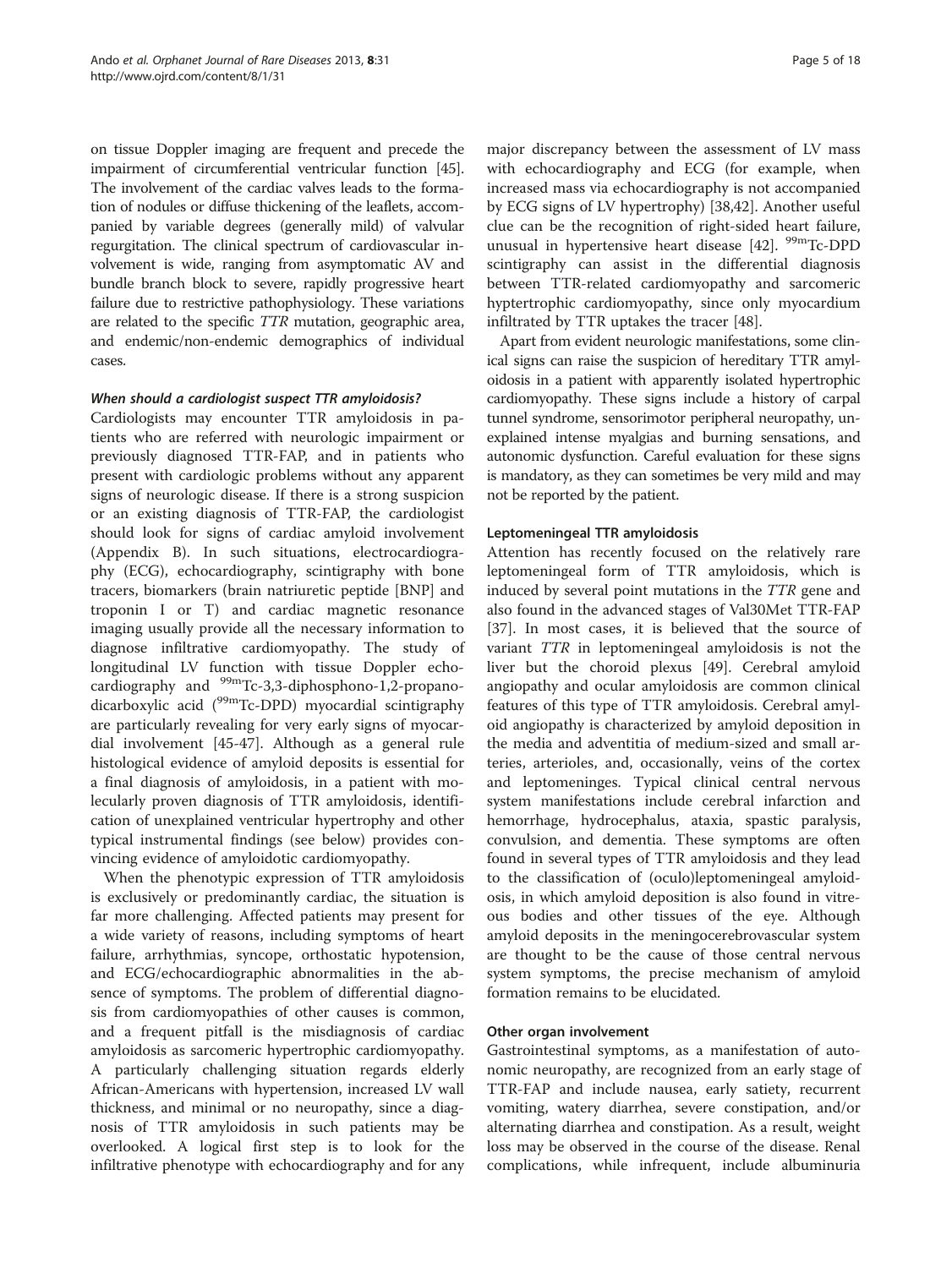and/or mild azotemias. Dry eye is an early autonomic symptom of TTR-FAP, and a decrease in visual acuity induced by vitreous opacity or glaucoma is recognized as TTR-FAP progresses.

## Tests and assessments

#### **Overview**

Neurologic examination should indicate the presence or absence of a length-dependent sensorimotor axonal neuropathy affecting temperature and pain detection in the feet. Ultimately a patient should undergo a complete neurologic examination, which may include electromyographic testing with sympathetic skin response (SSR), quantitative sensory testing, heart rate deep breathing, and other autonomic tests, determined by presenting physical signs. Cardiac evaluation should include ECG, echocardiography, BNP/troponin measurement and, in select cases, cardiac magnetic resonance, scintigraphy with bone tracers, and Holter monitoring. Following this workup the patient should undergo a DNA analysis and tissue biopsy (Table [1](#page-3-0)), although the uneven distribution of amyloid fibrils may yield false-negative results. While experienced neurologists in endemic areas may be able to diagnose TTR-FAP by the presence of reported family history of the disease as well as relevant symptoms alone, a biopsy showing amyloid deposits is mandatory in patients without a family history (late-onset and apparently sporadic forms) and in populations with a low disease prevalence. Genetic testing is needed to document the pathogenic mutation. If it is normal, TTR-FAP is excluded. Symptoms and stage of disease progression can be identified by neurologic tests and the modified body mass index (mBMI; BMI multiplied by serum albumin level [g/L] to compensate for edema formation) [[50](#page-16-0)], a measure of nutritional status and wasting.

## Diagnosis

## Tissue biopsy

To confirm amyloidosis, the demonstration of amyloid deposits via tissue biopsy is essential. Deposition of amyloid in the tissue can be demonstrated by Congo red staining of biopsy specimens [[51](#page-16-0)]. With Congo red staining, amyloid deposits show a characteristic green birefringence under polarized light. Tissues suitable for biopsy include subcutaneous fatty tissue of the abdominal wall, kidney, skin, gastric, or rectal mucosa; sural nerve tissue; retinaculum and peritendinous fat obtained at carpal tunnel surgery; and tissue from the salivary gland. The sensitivity of endoscopic biopsy of the gastrointestinal mucosa is approximately 85%, whereas biopsy of the sural nerve is less sensitive because amyloid deposition is often sporadic and random [[52](#page-16-0)]. TTR immunolabeling of the amyloid deposits can identify the disease as TTR amyloidosis but cannot distinguish wild-type from hereditary forms. In patients with typical signs and symptoms of TTR amyloidosis, negative biopsy results should not be interpreted as excluding the disease.

## Serum variant TTR protein

TTR protein normally circulates in serum or plasma as a soluble protein with a tetrameric structure. The normal plasma TTR concentration is 20 to 40 mg  $dL^{-1}$  (0.20 to  $0.40$  mg mL $^{-1}$ ). After immunoprecipitation with anti-TTR antibody, serum variant TTR protein can be detected by mass spectrometry [\[53](#page-16-0)]. Approximately 90% of TTR variants identified exhibit the mass shift predicted by the one amino acid substitution of the variant TTR [[54\]](#page-16-0).

## Genetic confirmation

Although mass spectrometry can demonstrate a mass difference between wild-type and TTR protein variants in serum, it does not specify the site and kind of amino acid substitution in a number of disease-related TTR gene mutations; thus, DNA sequencing is usually required. Current techniques for performing sequence analysis of TTR, the only gene known to be associated with TTR amyloidosis, detect >99% of disease-causing mutations.

## Exclusionary diagnoses AL amyloidosis

The diagnosis of AL amyloidosis is often considered due to the high incidence of monoclonal gammopathies in the elderly. Differentiation of AL and TTR amyloid polyneuropathy requires analysis of the subunit protein comprising amyloid tissue deposits. Amyloid immunohistochemical staining has been the standard approach; however, the antibody staining can be misleading because of suboptimal antibody reagents or excessive background staining. In contrast, immunoelectron microscopy may provide a clear-cut characterization of amyloid fibrils, but this technique is not widely available. Mass spectrometry-based proteomic analysis or immuno-gold electron microscopy can be useful in this setting, but TTR genopositivity should be established by DNA analysis in all cases of suspected FAP.

## Mimicking neuropathies

Some adult patients with diabetes mellitus may develop a polyneuropathy similar to TTR-FAP with early and predominant small-fiber involvement and autonomic dysfunction. Chronic alcoholism can also induce a peripheral neuropathy that is indistinguishable from TTR-FAP disease.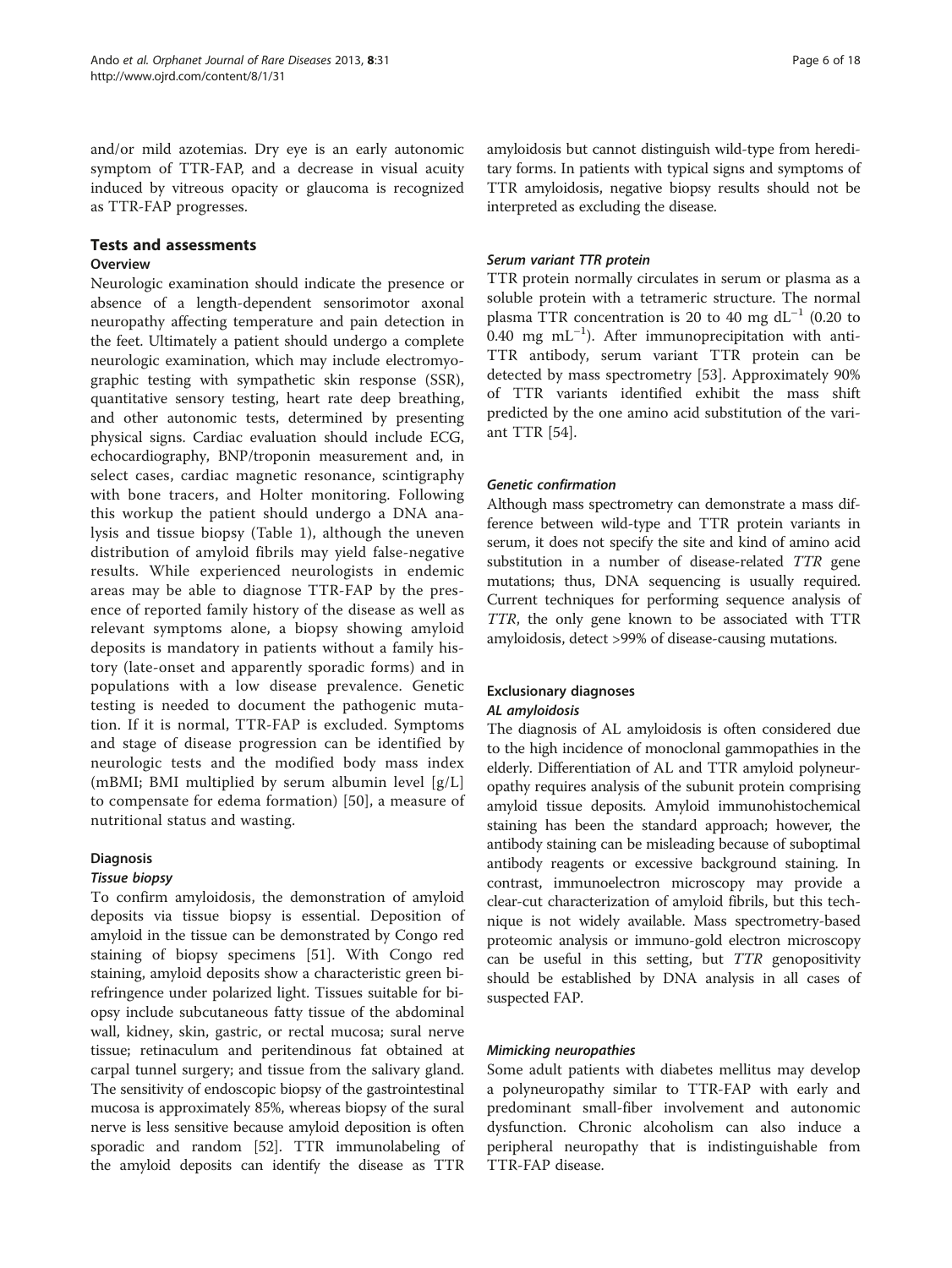Chronic inflammatory demyelinating polyneuropathy (CIDP)

When a family history is not known, a diagnosis of CIDP is often considered first. In CIDP, large myelinated fiber dysfunction predominates, with slow conduction velocity, high cerebrospinal fluid (CSF) protein content, and virtually no symptoms of autonomic dysfunction. However, axonal lesions predominate in some cases. In addition, nerve conduction velocity is often mildly decreased in patients with TTR-FAP, and CSF protein content can be elevated, which may increase the confusion with CIDP [\[40](#page-16-0)]. In such cases, a nerve biopsy may differentiate amyloid from CIDP by revealing congophilic deposits.

### Other exclusions

Other diagnoses to exclude are familial amyloid polyneuropathy (gelsolin type, apolipoprotein A1 type), other types of inherited sensory polyneuropathy, hereditary sensory and autonomic neuropathies, Fabry's disease, leprous neuropathy, anxiety, irritable bowel syndrome, cardiac disorders (e.g. arrhythmias, cardiac failure), ocular disorders (e.g. macular degeneration), alcoholism, and vitamin B12 deficiency.

#### Tests for neuropathic symptoms

Neuropathic symptoms can be assessed by the polyneuropathy disability (PND) score; neuropathy symptom score; neurologic disability score (NDS); neuropathy impairment score (total NIS), and neuropathy impairment score–lower limb (NIS-LL), scales that quantify neurologic function in patients with diabetic polyneuropathy but are also valuable for patients with TTR-FAP; autonomic reflex screen; composite autonomic severity score; mBMI; electromyography with SSR; and other original scores or local variants.

#### Tools for evaluating TTR-FAP progression

The progression of TTR-FAP can be evaluated by nerve conduction velocity, sensory action potentials, motor action potentials, SSR amplitude, NDS, NIS-LL, and quantitative sensory testing for characterizing small-fiber (coolness and heat detection) and large-fiber (vibratory detection) peripheral sensory thresholds. Autonomic function is assessed by heart rate deep breathing measures. Other means of assessing the progression of TTR-FAP include echocardiography, Holter monitoring, ophthalmologic testing, mBMI measurement, and electrophysiologic evaluation. Measurements should be made every 6 months.

Laboratory examinations for evaluating TTR-FAP progression include measuring cardiac (plasma BNP, NT-proBNP, and high-sensitivity serum troponin concentration) and renal (creatinine clearance and albuminuria) parameters.

#### Scoring systems

Several scoring systems for evaluating TTR-FAP have been proposed from various clinical centers (Appendix [C](#page-11-0)). These include systems based on the stages of peripheral and autonomic neuropathies proposed by Coutinho et al. [[55\]](#page-16-0), disease staging based on PND score, the Portuguese classification to evaluate the severity of TTR-FAP [[56\]](#page-16-0), sensory impairment scoring, autonomic dysfunction scoring, and scoring of motor function for muscle weakness.

#### Disease-modifying treatments for ttr-fap

Current treatment options for patients with TTR amyloidosis are limited. For patients with TTR-FAP who have mild or moderate disease and a diagnosis confirmed by genetic testing and biopsy, liver transplant is the current standard of care. However, symptomatic treatment to provide immediate relief is a priority (Table [2](#page-7-0)). Since variant TTR is produced largely in the liver, transplanting a new liver should almost completely eliminate production of the variant protein and halt disease progression outside the brain and eyes. However, liver transplant does not effectively prevent cardiomyopathy in most cases and is not recommended for patients with late-stage TTR-FAP or with leptomeningeal-type amyloidosis. For these patients, symptomatic relief is the only treatment strategy at present. The first pharmacologic agent for patients with TTR-FAP was approved in Europe in late 2011, and several other agents are in various stages of clinical development. These pharmacotherapies are described in more detail below.

#### Liver transplant

Orthotopic liver transplant is the only disease-modifying treatment available to patients with TTR-FAP. This removes roughly 95% of the production of variant TTR and can slow or halt the progression of the disease. In most countries liver transplant is performed using organs from deceased donors, but in Japan liver tissue from live donors is used more frequently. Liver transplants for the treatment of TTR-FAP are reported by participating centers to the Familial Amyloidotic Polyneuropathy World Transplant Registry (FAPWTR, Appendix [A](#page-11-0)).

Nerve function rarely improves after successful liver transplantation; however, a lessening of autonomic disturbances may occur. It is generally agreed that the best outcomes achieved with liver transplant occur when the procedure is performed in young patients whose disease has not become advanced. Notably, some patients do not perceive an improvement in their quality of life (QOL) although their disease progression has been halted and survival improved.

To be eligible for liver transplant, a patient should have genetic proof of TTR-FAP, biopsy proof of amyloid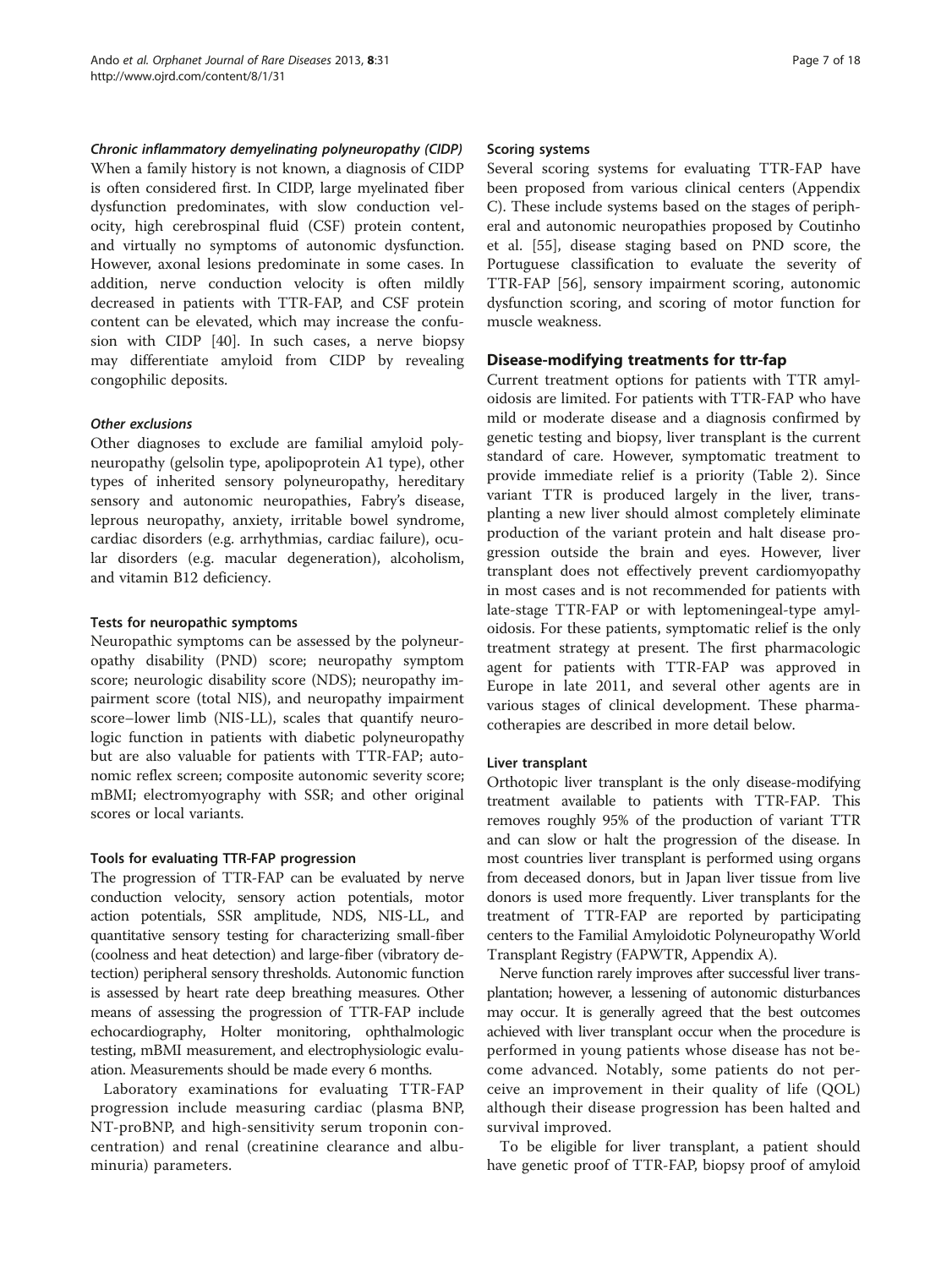<span id="page-7-0"></span>Table 2 Treatment for clinical symptoms of transthyretin familial polyneuropathy (TTR-FAP)

| Symptom                                    | <b>Treatment</b>                                                                                                     |  |  |  |  |
|--------------------------------------------|----------------------------------------------------------------------------------------------------------------------|--|--|--|--|
| Arrhythmias                                | Pacemaker implantation, pharmacotherapy                                                                              |  |  |  |  |
| Cardiac failure                            | Diuretics, angiotensin converting enzyme<br>inhibitors                                                               |  |  |  |  |
| Orthostatic hypotension                    | Droxidopa, midodrine, amezinium metisulfate,<br>fludrocortisone, plastic stocking, abdominal<br>belt, elevating head |  |  |  |  |
| Gastrointestinal<br>disorders (not severe) | Polycarbophil calcium, metoclopramide                                                                                |  |  |  |  |
| Severe diarrhea                            | Loperamide                                                                                                           |  |  |  |  |
| Neuropathic pain                           | Pregabalin, gabapentin, amitriptyline,<br>duloxetine                                                                 |  |  |  |  |
| Carpal tunnel syndrome                     | Surgery                                                                                                              |  |  |  |  |
| Dry mouth                                  | Potassium dihydrogen phosphate, cevimeline                                                                           |  |  |  |  |
| Hypoglycemia                               | Glucose loading                                                                                                      |  |  |  |  |
| Renal failure                              | Hemodialysis                                                                                                         |  |  |  |  |
| Urinary incontinence                       | Distigmine                                                                                                           |  |  |  |  |
| Anemia                                     | Erythropoietin, iron                                                                                                 |  |  |  |  |
| Hypothyroidism                             | Levothyroxine                                                                                                        |  |  |  |  |
| Ocular amyloidosis                         | Vitrectomy, trabeculectomy                                                                                           |  |  |  |  |

deposits, and symptoms of early-stage TTR-FAP. Liver transplantation in later stages (e.g. PND stage II or III; see Appendix C) may be complicated by progressive amyloid cardiomyopathy or neuropathy, prompting many amyloid experts to recommend liver transplant only in patients with early disease.

#### Outcomes of liver transplant for patients with TTR-FAP

Many patients have benefitted from liver transplant and are able to live relatively normal lives, although the organ impairment that occurred before the transplant does not usually reverse. Long-term observations of transplanted patients have clearly shown the histopathologic regression of amyloid deposits [\[54](#page-16-0)] with an overall patient survival rate at 5 years of >77% [[57](#page-16-0)]. Current data from the FAPWTR indicate a 10-year survival rate of 74% for Val30Met versus 44% for non-Val30Met patients, emphasizing mutation-specific utility of liver transplantation in TTR-FAP [\[57\]](#page-16-0). In addition, some patients continue to demonstrate disease progression following liver transplant. Mounting evidence indicates that TTR-FAP patients with significant amyloid infiltration of the heart or nerves at the time of liver transplantation may experience progression of disease postoperatively due to wild-type TTR deposition on existing amyloid of variant TTR [\[58\]](#page-16-0). In addition to the risks of surgery, transplanted patients also need to remain on immunosuppressants for the rest of their lives.

Prognosis after liver transplant is influenced by many factors, including the properties of particular TTR variants, nutritional status, age, and severity of neuropathy and cardiac amyloid involvement. Studies of survival as well as physical and mental improvement after transplant are still needed, especially for patients with a non-Val30Met mutation.

## Domino liver transplant (DLT)

The cornerstone of transplantation is organ availability. Despite advances in this field, a significant proportion of patients with liver failure may die without a chance at liver replacement. Because liver involvement in TTR-FAP is minimal, the liver of an affected individual can be grafted into selected patients (without TTR-FAP) who meet the criteria for transplant but for whom the current allocation schemes for cadaveric organs may not allow transplant within a reasonable time. This procedure has been termed DLT. Since 1995, more than 950 DLTs have been performed worldwide [\[59\]](#page-16-0). The assumption was that amyloidosis would not appear for several decades after liver transplant because patients rarely become symptomatic before the age of 20 years and most often not until their forties or fifties [\[60](#page-16-0)]. However, de novo systemic amyloidosis after DLT was found to appear in a small number of patients earlier than initially expected, and a number of DLT recipients have since been retransplanted due to the transmission of TTR-FAP through a domino graft 8 to 10 years after the initial transplant [\[61](#page-16-0)]. Also, subclinical cutaneous TTR deposits were reported in five other recipients of DLT grafts [[61,62\]](#page-16-0). Despite this, the donor shortage still justifies DLT in selected patients. Post-transplant surveillance for amyloid disease requires tissue biopsy and electromyography in combination with observation for clinical manifestations. Recipients of DLTs need to be monitored for signs of de novo amyloid disease after transplant. DLTs are also reported to the FAPWTR, within the Domino Liver Transplant Registry (Appendix [A\)](#page-11-0).

## Combined heart and liver transplant

Cardiac risks and complications constitute major adverse events in patients undergoing orthotopic liver transplant for TTR-FAP. Cardiovascular complications account for about 39% of deaths following liver transplant, almost half of which occur within the first 3 months [\[57,63](#page-16-0)]. Moreover, cardiac disease may progress even after successful liver transplant, especially in patients with mutations other than Val30Met, due to the deposition of wild-type TTR fibrils on preexisting amyloid matrix. In highly selected patients these considerations may provide a rationale for the extremely challenging procedure of combined heart and liver transplant [[60\]](#page-16-0). The main indication for this procedure is severe heart failure due to amyloidotic cardiomyopathy in a patient without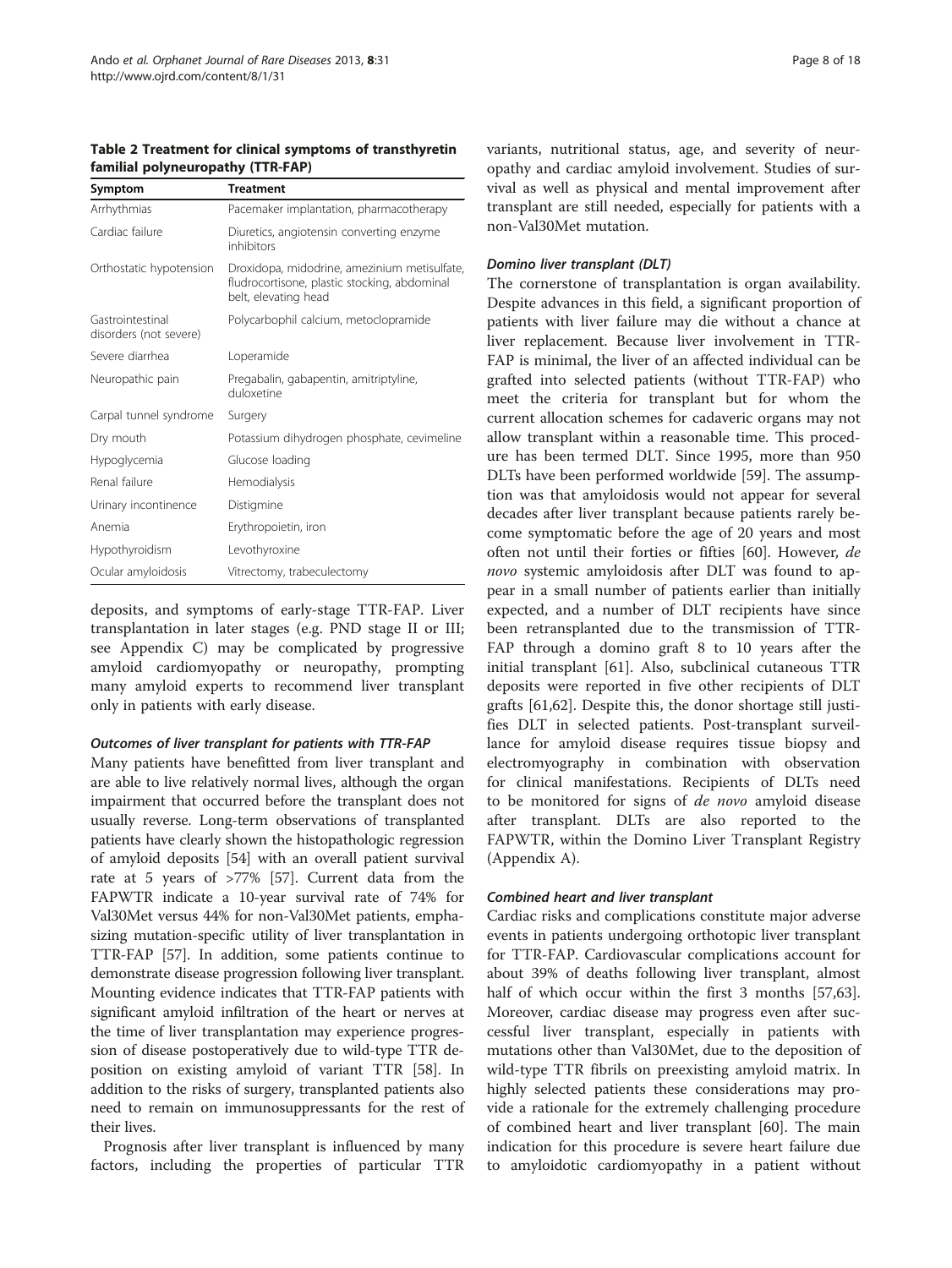advanced neurologic involvement. It has also been proposed as a therapeutic option for patients affected by mutations other than Val30Met who are candidates for liver transplant and who have an echocardiographic diagnosis of cardiomyopathy even in the absence of major cardiovascular symptoms [[41,60\]](#page-16-0).

#### Pharmacotherapy

Elucidation of the mechanisms contributing to TTR misfolding and fibril formation identified TTR-tetramer stabilization as a rate-limiting event, leading to the development of several new pharmacologic therapies for patients with TTR-FAP. TTR stabilizing agents can be prescribed at an early stage of disease in anticipation of liver transplantation or, potentially, delaying the need for liver transplant. Ongoing and recently completed clinical trials investigating several pharmacotherapies are described in Appendix [D](#page-11-0).

### Tafamidis

Tafamidis (Vyndaqel®; Pfizer Inc, New York, NY, USA) is a disease-modifying agent that kinetically stabilizes TTR [[64\]](#page-16-0). It limits dissociation of the native TTR tetramer into monomers, a critical step in fibril generation, inhibiting TTR amyloid fibril formation. The pivotal phase 2/3 trial showed that tafamidis was well-tolerated, and although the coprimary efficacy endpoints (response to treatment at Month 18 as measured by NIS-LL and Norfolk Quality of Life–Diabetic Neuropathy total score) were not met, the totality of the results suggested that tafamidis could slow progression in patients with stage I disease. Although the study only included patients aged 18 to 75 years, there is no age limit for initiating patients on tafamidis. Data show that tafamidis is well tolerated in patients with stage I disease, although gastrointestinal side effects and urinary tract and vaginal infections may occur. Tafamidis has orphan drug designation for TTR-FAP in the United States and Europe. In 2011, the European Medicines Agency approved tafamidis for use in Europe for patients with early (stage I) Val30Met and non-Val30Met TTR-FAP. The FDA has requested additional clinical data through a second clinical trial before considering approval in the United States. There are no data supporting the treatment of patients with stage II or III TTR-FAP or those who have familial amyloid cardiomyopathy. Such patients should only receive tafamidis within a clinical trial protocol.

## Diflunisal

Diflunisal (Dolobid®; Merck and Co, Inc, Whitehouse Station, NJ, USA) is a commercially available nonsteroidal anti-inflammatory agent that stabilizes TTR tetramers in vitro, preventing disaggregation, monomer release, and amyloid fibril formation by misfolded TTR

monomers. A phase 1 study demonstrated that low doses of diflunisal stabilized TTR tetramers with no toxicities; and a phase 2/3 clinical trial involving 130 TTR-FAP patients will conclude in December 2012 [\[65](#page-16-0)]. The risks of gastrointestinal bleeding, altered renal function, or fluid retention may be low in a study population, but patient selection and surveillance for adverse events are important components of treatment.

### ALN-TTR01 and ALN-TTR02

ALN-TTR01 and ALN-TTR02 (Alnylam Pharmaceuticals, Inc, Cambridge, MA, USA) are systemically delivered RNA interference therapeutics designed to suppress the expression of TTR protein and prevent amyloid formation. ALN-TTR01 employs a first-generation lipid nanoparticle formulation. Studies of ALN-TTR01 in TTR-FAP transgenic mice have shown both prevention and regression of pathogenic TTR deposits in peripheral tissues, while a single dose results in rapid, dose-dependent, and sustained reduction in serum TTR levels in patients with Val30Met TTR-FAP. Recently, Alnylam announced results of a phase 1 single-dose escalation trial of ALN-TTR02, a second-generation lipid nanoparticle with >10-fold milligram potency in suppressing serum TTR expression versus ALN-TTR01. Phase 2 studies are underway.

## ISIS-TTRRx

ISIS-TTRRx (Isis Pharmaceuticals, Inc, Carlsbad, CA, USA) is an antisense therapy that suppresses TTR mRNA expression. A phase 1 study demonstrated a dose-dependent reduction of TTR in healthy patients with no reported significant adverse events [\[66](#page-16-0)]. A phase 2/3 study examining the effect of the anti-sense oligonucleotide on disease progression and QOL in patients with TTR-FAP is scheduled to begin in 2012.

## Doxycycline/tauroursodeoxycholic acid (Doxy-TUDCA)

The combined use of doxycycline, an antibiotic that disrupts TTR amyloid fibril formation, and TUDCA, a drug used in patients with liver disorders that can reduce nonfibrillar TTR deposition, has demonstrated a synergistic effect on lowering TTR deposits in mouse models of TTR-FAP [[67](#page-16-0)]. A phase 2 open-label trial evaluating the pharmacokinetics, efficacy, safety, and tolerability of Doxy-TUDCA is ongoing [\[68](#page-16-0)].

## Symptom management of ttr-fap

## Staging overview (based on Coutinho [\[55](#page-16-0)])

Patients with stage 0 disease are asymptomatic but have both a variant form of the TTR gene and evidence of amyloid deposits. Patients with stage I (mild) disease are ambulatory, patients with stage II (moderate) disease are ambulatory but require assistance, and patients with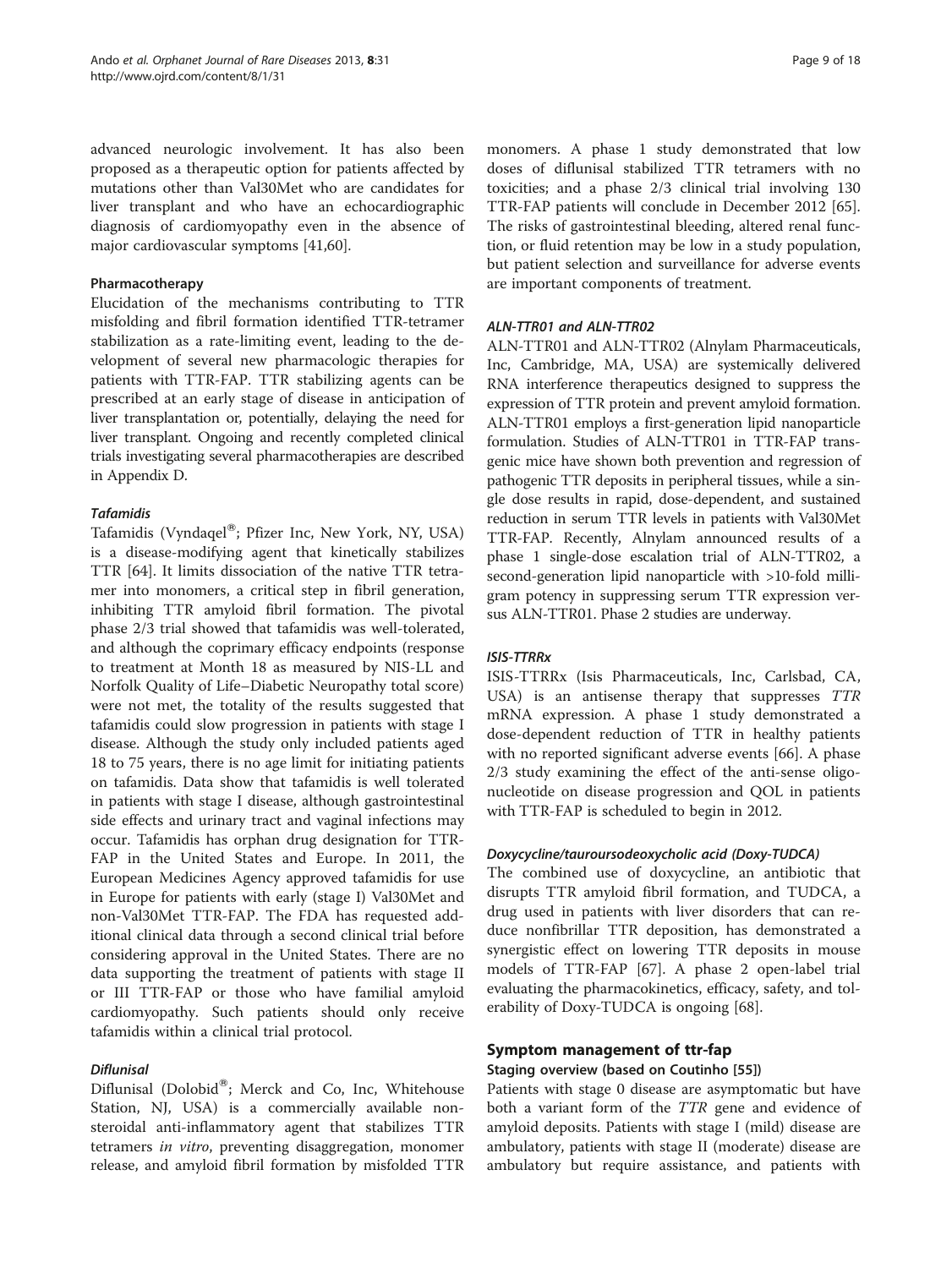stage III (severe) disease are bedridden or wheelchairbound.

#### Stage 0 disease

As disease onset is often late and diagnosis is difficult, for many patients sometimes a definitive diagnosis is made only in their sixties or seventies, although some patients are diagnosed in their thirties or earlier. In some countries, such as Portugal, patients tend to be young at diagnosis, but in all cases these patients are likely to have offspring or even grandchildren who may want to be tested for TTR gene mutation. Offspring who are positive for the mutated gene and test positive for amyloid deposits are considered to have stage 0 disease. Patients with stage 0 disease could be considered candidates for pharmacotherapy, but because there are no data to support the efficacy and safety of treatment for such patients, they should be treated only within the confines of a clinical trial.

#### Stage I disease

It is important to emphasize that, as with many diseases, early detection is critical and can lead to the best outcomes. From the outset, patients should be treated symptomatically and stabilized (Table [2](#page-7-0)). Since the only widely available, approved treatment for TTR-FAP is liver transplant, all patients with stage I disease, irrespective of mutation status or age, should be placed on a liver transplant list. Early liver transplant is important, and younger patients with mild symptoms are the best candidates.

Concurrently, patients should be treated with any approved drugs as they become available and as the patient's disease state meets drug indications, independent of liver transplant plans. Small-molecule inhibitors, such as tafamidis and diflunisal, may prolong the time from disease onset to progression. Future studies will determine whether one or both of these agents will have durable inhibitory effects on TTR amyloidotic neuropathy and cardiomyopathy.

To be eligible for treatment, symptomatic patients should have a confirmed diagnosis of TTR-FAP. Genetic documentation as well as a positive amyloid biopsy would be a sufficient confirmation of diagnosis. Patients living in highly endemic areas of the world with a TTR mutation and typical symptoms, depending on the conventions of the medical community, may not require a positive biopsy for treatment consideration (sites of amyloid deposits can vary, so not all will be positive on biopsy). However, if there is no biopsy evidence of amyloid deposition, confounding diagnoses, such as pain due to diabetic peripheral neuropathy, need to be excluded.

Patients who have been placed on pharmacotherapy with objective evidence of disease progression should pursue other treatment options such as liver transplant. For patients exhibiting disease stabilization on pharmacotherapy, there is currently no consensus among experts regarding the utility of liver transplant, as longterm pharmacologic data are not available to address treatment durability.

Follow-up assessments should be performed on an average of every 6 months by an experienced physician to identify disease progression. This is particularly important for patients who have early and/or substantial cardiac involvement. The actual battery of assessments to follow patients should, at a minimum, mirror the Transthyretin Amyloidosis Outcomes Survey (THAOS) evaluation (full sensory and motor evaluation and echocardiography) and include the NIS-LL (which can be measured by nonexpert physicians), mBMI, and electroneuromyography.

#### Stage II disease

Data supporting the use of disease-modifying pharmacotherapy in patients with stage II disease are not available at this time. Market approval for tafamidis in Europe is limited to patients with stage I disease. Patients with early stage II disease may also be considered for liver transplant. Whether TTR-stabilizing pharmacotherapy will prove effective in slowing or stopping disease progression in patients with stage II disease requires further clinical study. These patients, as well as patients with stage II disease who demonstrate cardiac involvement, should receive disease-modifying pharmacotherapy only within the confines of a clinical trial.

#### Stage III disease

While it is theoretically possible that the pharmacologic treatment of patients who have stage III disease might prolong or improve their QOL, no data are available to support this. Such patients should receive diseasemodifying pharmacotherapy only within the confines of a clinical trial.

#### Liver transplant recipients

The pharmacologic treatment of liver transplant recipients may be appropriate, but currently there are no data available to support the use of disease-modifying therapies in these patients. A phase 2 study of combined doxycycline/ TUDCA for the treatment of patients with TTR amyloidosis includes liver transplant recipients (Appendix [D\)](#page-13-0).

#### DLT recipients

Although a rationale exists for treating DLT recipients with pharmacotherapy, no data are available to support this practice. Drug treatments should not be considered without evidence of amyloid deposition (e.g. biopsy proof). At present, DLT recipients should be treated only in a clinical trial.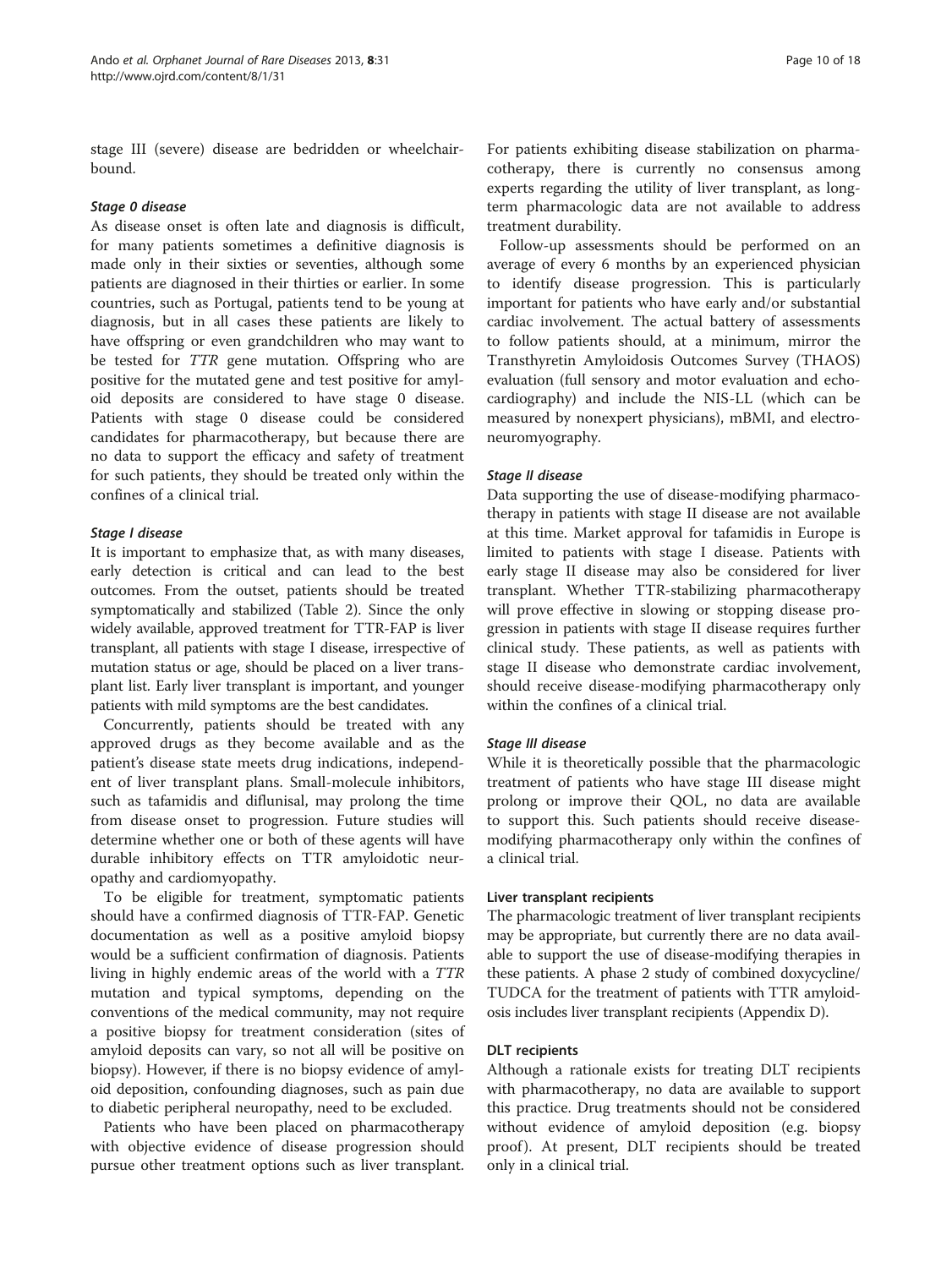### Patient support

All efforts should be made to identify TTR-FAP early. Once patients have developed stage I disease they should be treated symptomatically regardless of disease presentation. The goal is to alleviate symptoms and subsequently establish a long-term strategy. Tafamidis, diflunisal, or any other treatments shown to be efficacious should be started at once. Until more data are available, patients with laterstage disease should be treated only within clinical trials. The questions of early prophylaxis and posttransplant administration have yet to be formally addressed but offer rich possibilities for further research.

For patients requiring liver transplant, local regulations covering eligibility for transplant vary widely, with age limits in some countries among other restrictions. Physicians should discuss all possible options with their patients. It is not clear whether guidelines for transplant will change once new medications are approved.

TTR-FAP is extremely difficult to manage; thus, patients and their families need all the social and moral support possible. It is important to stress that the physician involved should be a specialist in peripheral nerve disease and be experienced in alleviating the symptoms associated with neuropathies. Some countries will have specific centers of excellence, but this is not the case everywhere.

#### Genetically related family members

Genetic testing should be performed on relatives of patients with TTR-FAP when they are capable of comprehending the medical, social, and psychological ramifications of a positive result. Relatives should be strongly encouraged to undergo genetic testing and, if positive, tissue biopsies. Treatment options can then be considered. However, for some individuals, including those with a family history of late-onset disease, early genetic testing may produce severe anxiety to which the physician needs to be sensitive. In all cases, genetic counseling and, if necessary, psychological support should be offered to affected family members. In some countries long-term insurance eligibility is affected by genetic disease and should be considered before DNA analysis.

## Disease registries

Physicians are encouraged to enter their patients into the appropriate registry or registries. These registries act as valuable resources for disease awareness (for both the public and the provider), inform clinical practice habits, and identify gaps in knowledge. Information on enrollment can be found on the websites listed in Appendix [A](#page-11-0).

## THAOS (Transthyretin Amyloidosis Outcomes Survey)

THAOS, an international, longitudinal, observational survey, developed by FoldRx Pharmaceuticals, Inc, (and now supported by Pfizer Inc) in collaboration with

clinical disease experts, is designed to characterize the variability, progression, and natural history of TTR amyloidosis, as well as regional differences in disease expression and the genotypic/phenotypic relationship in TTR amyloidosis. This ongoing survey seeks to gather information on patients diagnosed with TTR amyloidosis to better understand this rare disease. As of March 2012, a total of 1224 individuals (657 male and 567 female) had enrolled at 46 sites in 19 countries. Of these, 1111 individuals had TTR mutations, of whom 834 had the Val30Met mutation and 781 were symptomatic.

## FAPWTR

The FAPWTR monitors the history of patients with TTR-FAP who had undergone liver transplant. As of December 31, 2011, a total of 1985 liver transplant recipients were recorded in the FAPWTR, including 37 combined heartliver transplants. Currently 73 centers perform liver transplant in 19 countries [\[59](#page-16-0)]. The objectives of the FAPWTR are to promote the collaboration and exchange of experience, monitor international transplant activity, help optimize patient selection and ensure adequate follow-up after transplant, and function as an investigative tool for reporting centers.

#### Domino liver transplant registry

The Domino Liver Transplant Registry documents patients who have received a liver from a patient affected with amyloidosis. Originally it was believed that symptoms would take decades to develop, but recently some patients have become diseased much sooner.

## Conclusion

TTR amyloidosis is a progressive and fatal disease that is increasingly diagnosed worldwide. Previously, liver transplant was the only available treatment for patients with TTR-FAP; the approval of tafamidis in 2011 for use in Europe in patients with stage I TTR-FAP has broadened therapeutic options.

The most reliable diagnostic approach involves genetic testing followed by a tissue biopsy to confirm active amyloid formation. Common symptoms also exist for which there are assessment and scoring tools that are important for documenting disease progression. Most importantly, patients should be treated symptomatically regardless of presentation and, if possible, stabilized, since the immediate goal is to alleviate symptoms. Physicians should also probe for certain autonomic symptoms, such as irritable bowel syndrome and erectile dysfunction, which may not always be revealed on a standard examination. Such symptoms can then be addressed. All patients with early-stage disease should be evaluated for liver transplant and concurrently considered for drug treatment. Patients with later-stage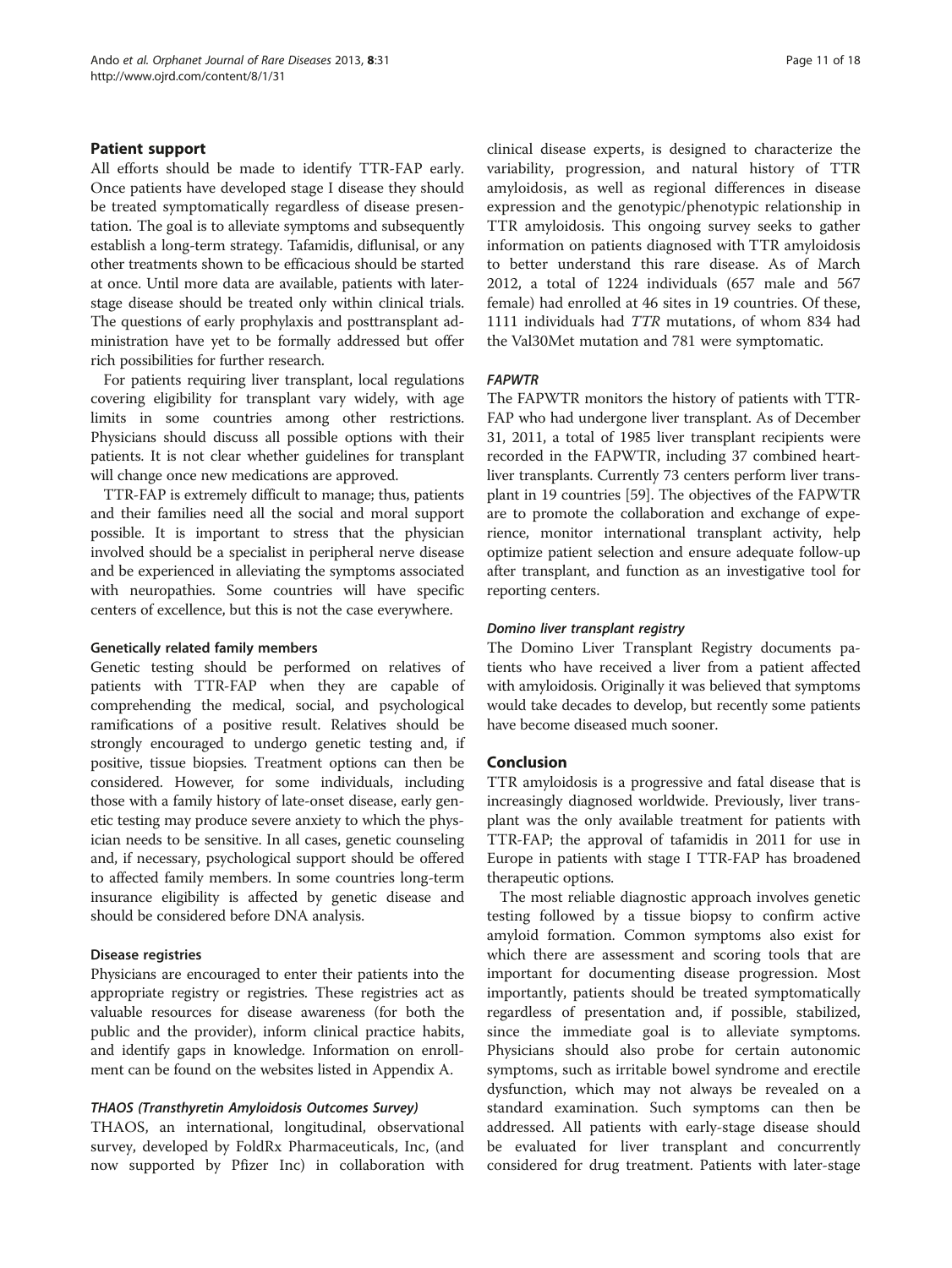<span id="page-11-0"></span>disease or cardiomyopathy have not yet been shown to benefit from pharmacotherapy. The decision to remain on the transplant list, if improvement is seen with drug treatment, depends on local rules and on each individual case. To help make this decision, physicians should monitor their patients every 6 months with full sensory and motor evaluation, echocardiography, NDS, and mBMI.

Many questions remain, including how to treat asymptomatic patients with the TTR-FAP Val30Met mutation and patients with stage 0 disease who have documented amyloid, as there are no data to support prophylactic treatment. In addition, there are no recommendations regarding pharmacotherapy for liver transplant or DLT recipients. Current and upcoming clinical trials will provide a basis for the proper administration of new drug treatments and improved guidance for the use of currently available agents.

## Appendix A

### Recommended reading

Benson MD, Kincaid JC: The molecular biology and clinical features of amyloid neuropathy. Muscle Nerve 2007, 36:411–423.

Coelho T, Ericzon B-G, Falk R, et al.: A physician's guide to transthyretin amyloidosis. Available at [http://](http://www.amyloidosis.org/pdf/TTR%2008.pdf) [www.amyloidosis.org/pdf/TTR%2008.pdf](http://www.amyloidosis.org/pdf/TTR%2008.pdf). Last updated August 2008.

Falk RH: Diagnosis and management of the cardiac amyloidoses. Circulation 2005, 112: 2047–2060.

Herlenius G, Wilczek HE, Larsson M, Ericzon BG: Ten years of international experience with liver transplantation for familial amyloidotic polyneuropathy: results from the Familial Amyloidotic Polyneuropathy World Transplant Registry. Transplantation 2004, 77:64–71.

Jacobson DR, Pastore RD, Yaghoubian R, et al.: Variantsequence transthyretin (isoleucine 122) in late-onset cardiac amyloidosis in black Americans. N Engl J Med 1997, 336:466–473.

Planté-Bordeneuve V, Said G: Familial amyloid polyneuropathy. Lancet Neurol 2011; 10: 1086–97.

Sekijima Y, Yoshida K, Tokuda T, et al.: Familial Transthyretin Amyloidosis. 2001 Nov 5 [Updated 2012 Jan 26]. In: Pagon RA, Bird TD, Dolan CR, et al., editors. GeneReviews™ [Internet]. Seattle (WA): University of Washington, Seattle; 1993-. Available from: [http://www.](http://www.ncbi.nlm.nih.gov/books/NBK1194/) [ncbi.nlm.nih.gov/books/NBK1194/](http://www.ncbi.nlm.nih.gov/books/NBK1194/)

## Helpful websites

Amyloidosis Foundation ([www.amyloidosis.org\)](http://www.amyloidosis.org/)

ClinicalTrials.gov ([www.clinicaltrials.gov\)](http://www.clinicaltrials.gov/)

Familial Amyloidotic Polyneuropathy World Transplant Registry and Domino Liver Transplant Registry ([www.fapwtr.org](http://www.fapwtr.org/))

Transthyretin Amyloidosis Outcomes Survey ([www.](http://www.thaos.net/) [thaos.net\)](http://www.thaos.net/)

## Appendix B

## Recommended studies for TTR amyloidosis patients with cardiomyopathy

## ECG and echocardiographic examinations

The preliminary workup for a patient with suspected cardiac amyloidosis includes 12-lead ECG and twodimensional echocardiography. Echocardiography provides the mainstay for the noninvasive diagnosis of amyloidotic cardiomyopathy. A key point is to consider not only LV wall thickness but other findings that could suggest cardiac infiltration. Based on a study of patients with a definite diagnosis of AL amyloidosis, Gertz et al. [[69\]](#page-16-0) suggested a composite echocardiographic approach based on the presence of end-diastolic thickness of the interventricular septum >1.2 cm (in the absence of any other cause of ventricular hypertrophy) plus two or all of the following: homogeneous AV valve thickening, atrial septum thickening, and sparkling/granular appearance of the ventricular septum. This has also proved to be valid for assessing other etiologic forms of amyloidotic cardiomyopathy [\[70](#page-16-0)]. Pericardial effusion is another frequent finding in cardiac amyloidosis.

The combination of pericardial effusion and increased ventricular wall thickness should prompt a strong suspicion of amyloidotic cardiomyopathy. In such cases, the ventricles are usually not dilated and LV ejection fraction tends to be normal or only slightly reduced, but the wallthickening velocity is frequently depressed [\[71\]](#page-16-0). Similarly, the long-axis function of the left ventricle is often reduced even in the early stages of the disease when radial fractional shortening is still conserved [[72,73](#page-16-0)].

Disease profile and instrumental features (as well as clinical outcome) are related to the specific etiologic form of cardiac amyloidosis, and profound differences exist among the three most frequent pathogenic types of amyloidotic cardiomyopathy (AL, wild-type, and mutant TTR amyloidosis). In a large series of patients with amyloidotic cardiomyopathy, the mean value of wall thickness was, on average, lower in patients with AL than in patients with hereditary TTR or senile systemic amyloidosis, although the overlapping distributions seem to preclude the use of this measure for differential diagnosis [\[70](#page-16-0)]. Conversely, echocardiographic features suggestive of amyloidotic involvement commonly appear only in the later stages of the disease [[38](#page-16-0),[72](#page-16-0)]. Thus, echocardiographic images cannot be used in isolation for diagnostic confirmation and must be interpreted in the context of the clinical picture and other examinations. Perhaps the single most useful sign is the presence of low or normal QRS voltage despite increased LV wall thickness. Unfortunately, this highly specific sign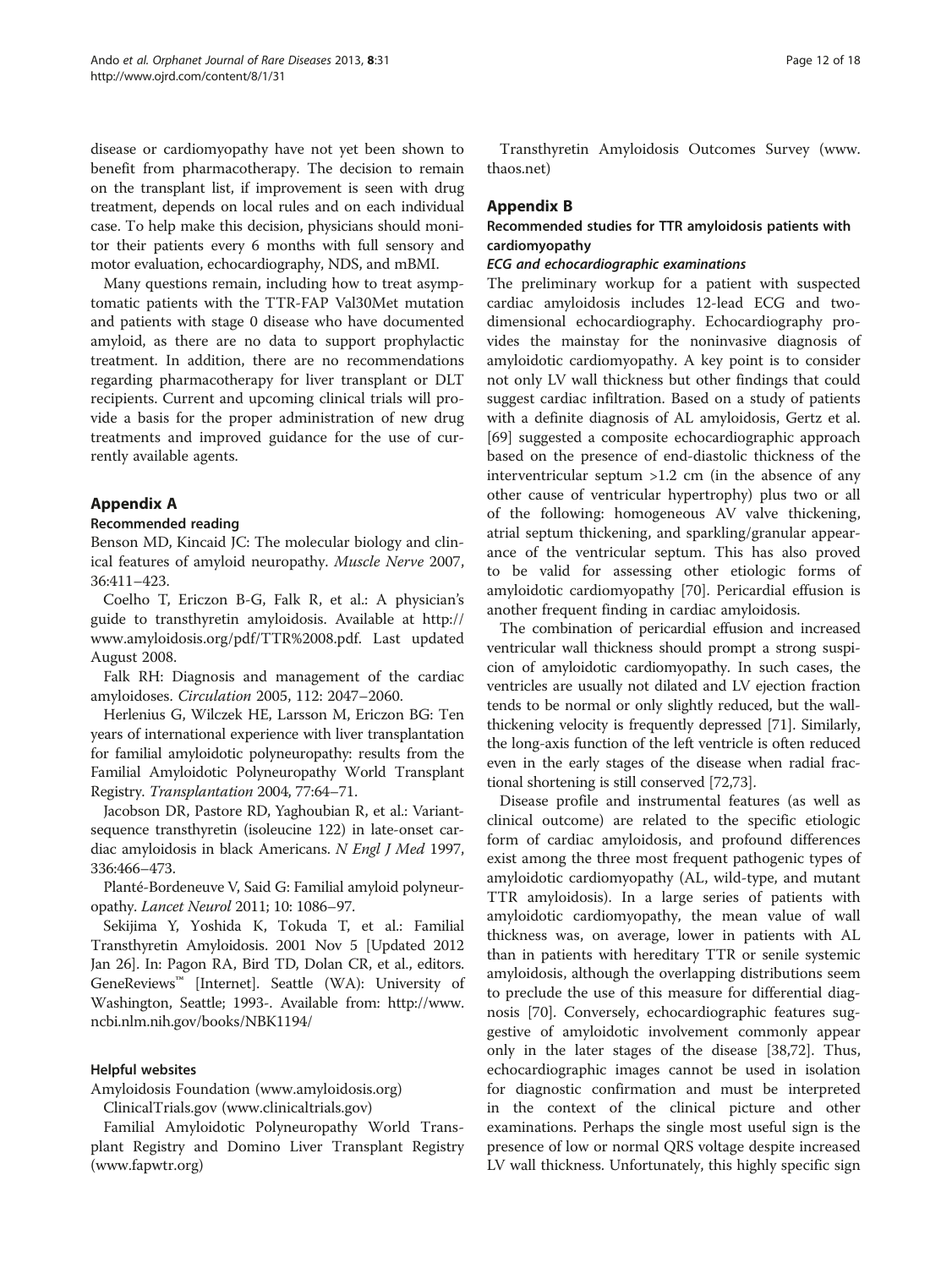is not very sensitive, and the prevalence of low QRS voltage (QRS voltage amplitude ≤0.5 mV in all limb leads or ≤1 mV in all precordial leads) usually is significantly lower in patients with TTR amyloidosis than in patients with AL [[70\]](#page-16-0). This observation underscores the importance of pursuing any clinical suspicion of TTR amyloidotic cardiomyopathy, even in the absence of reduced QRS voltage.

Other common ECG abnormalities include repolarization alterations; anterior, inferior, or lateral pseudoinfarct patterns; left anterior hemiblock; bundle branch block; ischemic-type or nonspecific T-wave abnormalities [[74](#page-16-0)[,75\]](#page-17-0), and rhythm disturbances (e.g. atrial fibrillation). A low-voltage ECG with increased septal and posterior LV wall thickness on echocardiography is specific for cardiac amyloidosis on noninvasive testing [[74](#page-16-0)[,75\]](#page-17-0).

## MRI

MRI with delayed gadolinium enhancement has proved very useful for the detection of amyloid protein in the myocardial interstitium. Since gadolinium tends to accumulate within the interstitium infiltrated by amyloid, in the presence of amyloidotic cardiomyopathy MRI provides two highly specific findings: alterations in gadolinium kinetics, with a faster-than-normal washout of gadolinium from the blood and myocardium, and a late enhancement effect, often with a predominant diffuse, global, and subendocardial distribution [[76](#page-17-0)], although in some cases accumulation of amyloid in the myocardial interstitium may appear more focal with variable transmural extension [[77\]](#page-17-0).

Current MRI studies collectively describe patients with different types of systemic amyloidosis, including TTR amyloidosis, who exhibit previous diagnostic signs common to all types of amyloidosis. Therefore, it is unknown whether MRI has the capability to distinguish between amyloid types.

## **Scintigraphy**

Myocardial amyloid involvement can be visualized by several scintigraphic tracers, each of which binds to dis-tinct parts of amyloid fibrils [[78\]](#page-17-0).  $123$ I-labeled serum amyloid P (SAP) protein binds in a calcium-dependent way to all amyloid deposits, irrespective of the protein of origin. SAP scintigraphy (which is available only in a few highly specialized centers) provides a reliable semiquantitative evaluation of the extent and distribution of amyloid deposits in the soft tissues and visceral

organs, but not specifically in the heart [\[79](#page-17-0)-[81\]](#page-17-0).<br><sup>99m</sup>Tc-aprotinin, a protease inhibitor, is able to detect extra-abdominal amyloid deposits, such as cardiac deposits, thanks to the physiologic uptake of the tracer in the liver, spleen, and kidneys [[82,83\]](#page-17-0). However, available experience is limited and quantitative assessment is

not feasible [\[79,82-84](#page-17-0)]. One tracer that has been used for detecting cardiac amyloid deposition is  $^{123}$ I-metaiodobenzylguanidine (MIBG). Although 123I-MIBG does not bind directly to amyloid deposits, <sup>123</sup>I-MIBG scintigraphy has proven useful in the functional evaluation of amyloid cardiomyopathy because it indirectly reveals the impairment of cardiac sympathetic nerve endings due to amyloid deposition [[79,85](#page-17-0),[86](#page-17-0)]. There is increasing evidence that <sup>99m</sup>Tc-DPD scintigraphy can image amyloid deposition in the myocardium with a greater sensitivity among patients with TTR-related cardiac amyloidosis (both mutant and wild-type) than immunoglobulin AL-related amyloidosis, and that, compared with a small series of normal controls, it is a highly specific imaging tool that can facilitate the differential diagnosis between TTR and AL cardiac amyloidosis in routine practice [[47,](#page-16-0)[87\]](#page-17-0).

## Appendix C

## Scoring methods

Clinical staging of TTR-FAP (based on Coutinho et al.)

- Stage 0: no symptoms
- Stage I: unimpaired ambulation; mostly mild sensory, motor, and autonomic neuropathy in the lower limbs
- Stage II: assistance with ambulation required; mostly moderate impairment progression to the lower limbs, upper limbs, and trunk
- Stage III: wheelchair-bound or bedridden; severe sensory, motor, and autonomic involvement of all limbs

## PND: disease staging

- Stage 0: no impairment
- Stage I: sensory disturbances but preserved walking capability
- Stage II: impaired walking capability but ability to walk without a stick or crutches
- Stage IIIA: walking only with the help of one stick or crutch
- Stage IIIB: walking with the help of two sticks or crutches
- Stage IV: confined to a wheelchair or bedridden

## Portuguese classification system to evaluate the severity of TTR-FAP

- Level 0: asymptomatic
- Level 1: sensitive and/or dysautonomic symptoms without neurologic signs
- Level 2: sensitive and/or dysautonomic symptoms with neurologic signs (sensitive)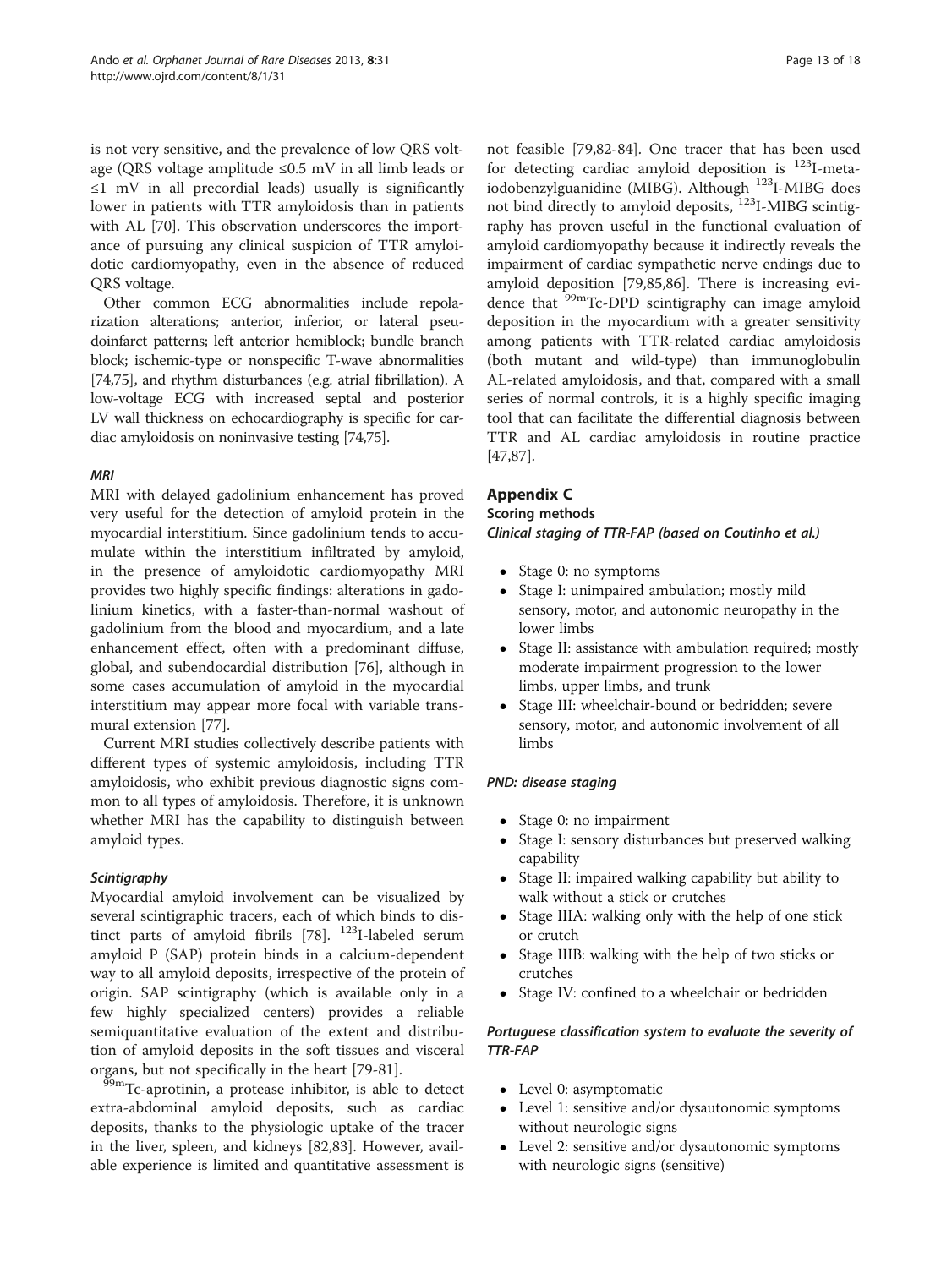- <span id="page-13-0"></span> Level 3: sensitive and/or dysautonomic symptoms with neurologic signs (sensitive or motor) in the lower limbs with independent walking
- Level 4: neurologic signs in the lower and upper limbs (sensitive or motor), walking without help
- Level 5: neurologic signs (sensitive or motor) in the lower and upper limbs, in wheelchair
- Level 6: confined to bed

## Sensory impairment (note the most proximal location [1, 2, or 3] for each sensation that is reduced) Lower limbs

- Coldness  $(1:$  toe,  $2:$  leg,  $3:$  thigh)
- Pinprick  $(1:$  toe,  $2:$  leg,  $3:$  thigh)
- Light touch  $(1:$  toe,  $2:$  leg,  $3:$  thigh)

## Upper limbs

- Coldness (1: finger, 2: elbow, 3: shoulder)
- Pinprick (1: finger, 2: elbow, 3: shoulder)
- Light touch (1: finger, 2: wrist, 3: elbow)

## Trunk and head

- Coldness (1: umbilical level, 2: clavicular level, 3: neck and face)
- Pinprick (1: umbilical level, 2: clavicular level, 3: neck and face)

## Autonomic dysfunction

- Diarrhea (2: alternating constipation and diarrhea, 4: regular diarrhea, 6: severe diarrhea)
- Orthostatic hypotension (2: systolic blood pressure 0–20 mm Hg decrease, 4: >20 mm Hg decrease, 6: severe, with faintness)
- Urination (2: mild, 4: incomplete retention, 6: permanent incontinence or retention)
- Dry eye (0: negative, 3: positive)
- Dry mouth (0: negative, 3: positive)

## Motor function (muscle weakness)

- Anterior tibial (0: normal, 2: good, 3: fair, 4: poor, 5: trace, 6: zero)
- Quadriceps (0: normal, 2: good, 4: fair, 6: poor to zero)
- Wrist flexion (0: normal, 2: good, 3: fair, 4: poor, 5: trace, 6: zero)
- Biceps (0: normal, 2: good, 4: fair, 6: poor to zero)
- Scoring of visceral organ impairment

○ Heart (4: AV block I, 8: AV block II or sick sinus syndrome, 12: complete AV block)

○ Kidney (proteinuria [4: positive, 8: nephrotic syndrome], 12: renal failure)

## Appendix D

## Clinical trials

## Tafamidis

The efficacy and safety of tafamidis were evaluated in a phase 2/3, randomized, double-blind, placebo-controlled clinical trial (Fx-005) in which patients received oral tafamidis 20 mg once daily (n = 65) or placebo (n = 63) for 18 months [[88\]](#page-17-0). Co-primary end points were NIS-LL response to treatment (<2 point increase from baseline) at 18 months and change from baseline to 18 months in QOL as measured by a modified Norfolk Quality of Life–Diabetic Neuropathy (total OOL; TOOL) score. The intent-to-treat (ITT) population included all randomized patients who received ≥1 dose of study medication and had ≥1 post-baseline assessment for each primary end point, or who discontinued due to death or liver transplant. In this ITT population, while statistical significance was not reached for either of these endpoints, patients treated with tafamidis overall experienced numerically less disease progression and less worsening of quality of life than did patients treated with placebo. In the pre-specified efficacy evaluable population analysis at 18 months, the results showed a significantly greater percentage of patients in the tafamidis group with no disease progression based on the NIS-LL responder analysis when compared with the placebo group, while the tafamidis group demonstrated significantly less worsening in quality of life than the placebo group.

Tafamidis appeared to be safe and well tolerated; treatment-related adverse events included diarrhea, upper abdominal pain, urinary tract infection, and vaginal infection. An open-label extension study  $(n = 86)$ was conducted to evaluate long-term safety and efficacy [[89\]](#page-17-0). Slowing of disease progression was observed in patients treated for either 30 or 18 months with tafamidis (i.e. the tafamidis-tafamidis and placebotafamidis cohorts, respectively), although earlier initiation of treatment was associated with better outcomes, including less neurologic deterioration and preserved nutritional status and QOL. No new safety concerns (as compared with the pivotal study) were observed over 30 months, and no patients discontinued treatment due to adverse events.

Two additional phase 2, open-label safety and efficacy studies of oral tafamidis 20 mg once daily in patients with non-Val30Met TTR amyloidosis have been completed, with results expected to be published in late 2012. In the polyneuropathy study, 21 patients with non-Val30Met TTR-FAP received tafamidis for 12 months, with TTR stabilization at week 6 compared with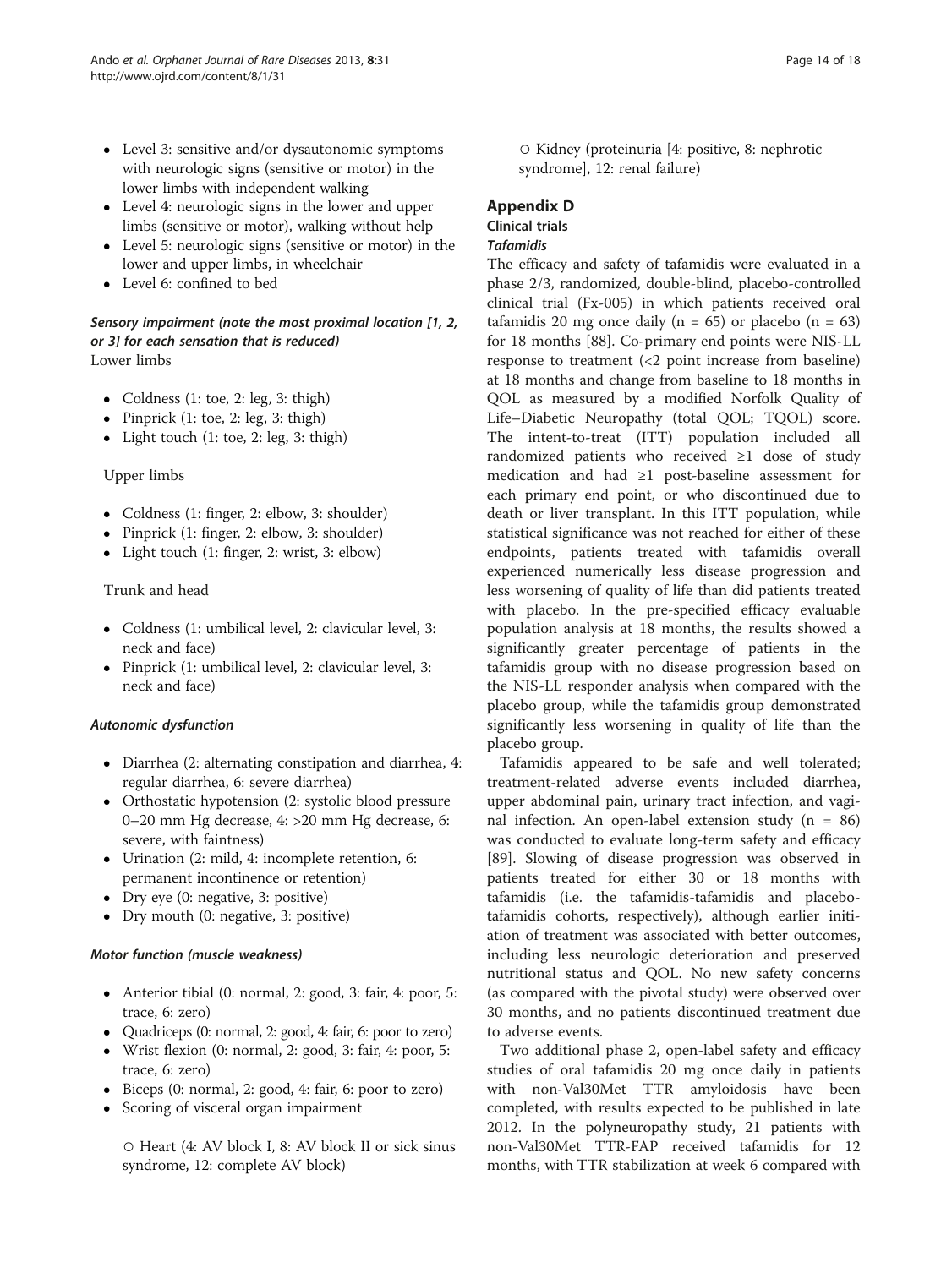baseline as the primary outcome measure. Secondary outcome measures included the incidence of treatmentemergent adverse events and change from baseline in NIS and NIS-LL, nerve conduction studies, mBMI, TQOL, and NT-proBNP and troponin I cardiac biomarkers. Data suggest that non-Val30Met patients treated with tafamidis experience slower neurologic progression (NIS-LL) and sustained quality of life (TQOL) and nutritional status (mBMI) as compared with the placebo-treated Val30Met patients in the pivotal trial [[90\]](#page-17-0). In the infiltrative cardiomyopathy study, 35 patients with wild-type or Val122Ile TTR amyloidosis with cardiomyopathy also received tafamidis once daily for 12 months, with TTR stabilization at week 6 compared with baseline as the primary end point, and secondary outcome measures, including incidence of treatmentemergent adverse events and change from baseline in echocardiography, cardiac MRI, chest x-ray, and Holter monitoring parameters, NT-proBNP, troponin I and T cardiac biomarkers, 6-minute walk test (6MWT), and health-related QOL measures. Compared with nonrandomized, historical controls, patients receiving tafamidis treatment experienced smaller changes from baseline in NT-proBNP and 6MWT measures and a lower incidence of cardiovascular hospitalization/death at 12 months, although the differences were statistically insignificant [[91](#page-17-0)]. Although patients in both studies were older and more severely affected compared with the Val30Met patients in the blinded study, tafamidis was effective in achieving and maintaining TTR tetramer stabilization, and no new safety concerns related to drug therapy were observed.

#### Diflunisal

A phase 2/3, randomized, double-blind, placebo-controlled, multinational clinical trial is currently under way evaluating the use of diflunisal 250 mg twice daily for preventing the progression of lower-limb nerve damage in patients with TTR-FAP. The primary end point is the Neurologic Impairment Score+7 (NIS+7) measured at 12 and 24 months. Secondary end points include the Kumamoto neurologic scale score, echocardiographic signs of cardiomyopathy, mBMI, amyloid deposition, and QOL. The study is scheduled to be completed at the end of 2012, with results announced in early 2013. Preliminary data indicate that diflunisal is well tolerated in the study population. An open-label extension study based in Sweden to observe the long-term effects (over the course of about 2 years) of diflunisal on neurologic and cardiac deterioration and nutritional status is currently recruiting patients. An open-label study in a single center in Japan (Shinshu University) reported significant stabilization of disease course [[92\]](#page-17-0).

### ALN-TTR01 and ALN-TTR02

A phase 1, randomized, placebo-controlled, single-dose escalation study of ALN-TTR01 in up to 36 patients with TTR amyloidosis is near completion with results expected later in 2012. Preliminary results from a phase 1 trial of ALN-TTR02 indicate an up to 94% reduction of serum TTR levels and nearly 80% suppression after one month following a single dose, which was safe and well tolerated. An open-label phase 2 trial is currently underway.

## Doxycycline/TUDCA

A 12-month, phase 2, open-label study to evaluate the pharmacokinetics, efficacy, safety, and tolerability of combined doxycycline/TUDCA treatment for TTR amyloidosis is ongoing. Twenty patients with both variant and wild-type TTR were enrolled, including three who had undergone liver transplants 8 to 15 years before initiation of the study. The primary end point was response rate to treatment (non-progression of neuropathy or cardiomyopathy), with responders defined as patients with mBMI reductions of <10% and NIS-LL changes of <2 points (in patients with TTR-FAP) or NT-proBNP concentration increases of <30% or <300 pg  $\mathrm{mL}^{-1}$  (in patients with isolated cardiomyopathy). Secondary outcomes included pharmacokinetics, treatment-related adverse events, and change in QOL and neurologic assessments. Preliminary data suggest that the combined treatment can stabilize the disease and has an acceptable toxicity profile.

#### Competing interests

YA, GS, FS, SI, WDL have no conflicts of interest to disclose. JLB has received research support from Alnylam Pharmaceuticals and honoraria from Alnylam Pharmaceuticals, Isis Pharmaceuticals, Inc., and Pfizer Inc for consultation work.

TC's institution received support from FoldRx Pharmaceuticals, which was acquired by Pfizer Inc in October 2010; she has served on the scientific advisory board of Pfizer Inc but was not compensated for this involvement, and received funding from Pfizer Inc for scientific meeting expenses (travel, accommodations, and registration) and for scientific lectures. She currently serves on the THAOS (natural history disease registry) scientific advisory board but does not receive compensation for this involvement. MWC received support from FoldRx Pharmaceuticals, which was acquired by Pfizer Inc in October 2010, as a clinical investigator, has served on the scientific advisory board of Pfizer Inc, and received funding from Pfizer Inc for scientific meeting expenses (travel, accommodations, and registration). She currently serves on the THAOS (natural history disease registry) scientific advisory board but does not receive compensation for this involvement. B-GE has received support from Pfizer Inc for scientific lectures. LO has received support from Pfizer Inc as a consultant. VP-B received support from FoldRx Pharmaceuticals, which was acquired by Pfizer Inc in October 2010, as a clinical investigator, and serves on the THAOS (natural history disease registry) scientific advisory board, but does

not receive compensation for this involvement. CR has received a single unrestricted research grant from Pfizer Inc.

#### Authors' contributions

All authors contributed to the initial concept for this manuscript, participated in drafting and revising the manuscript, and approved the final version for submission.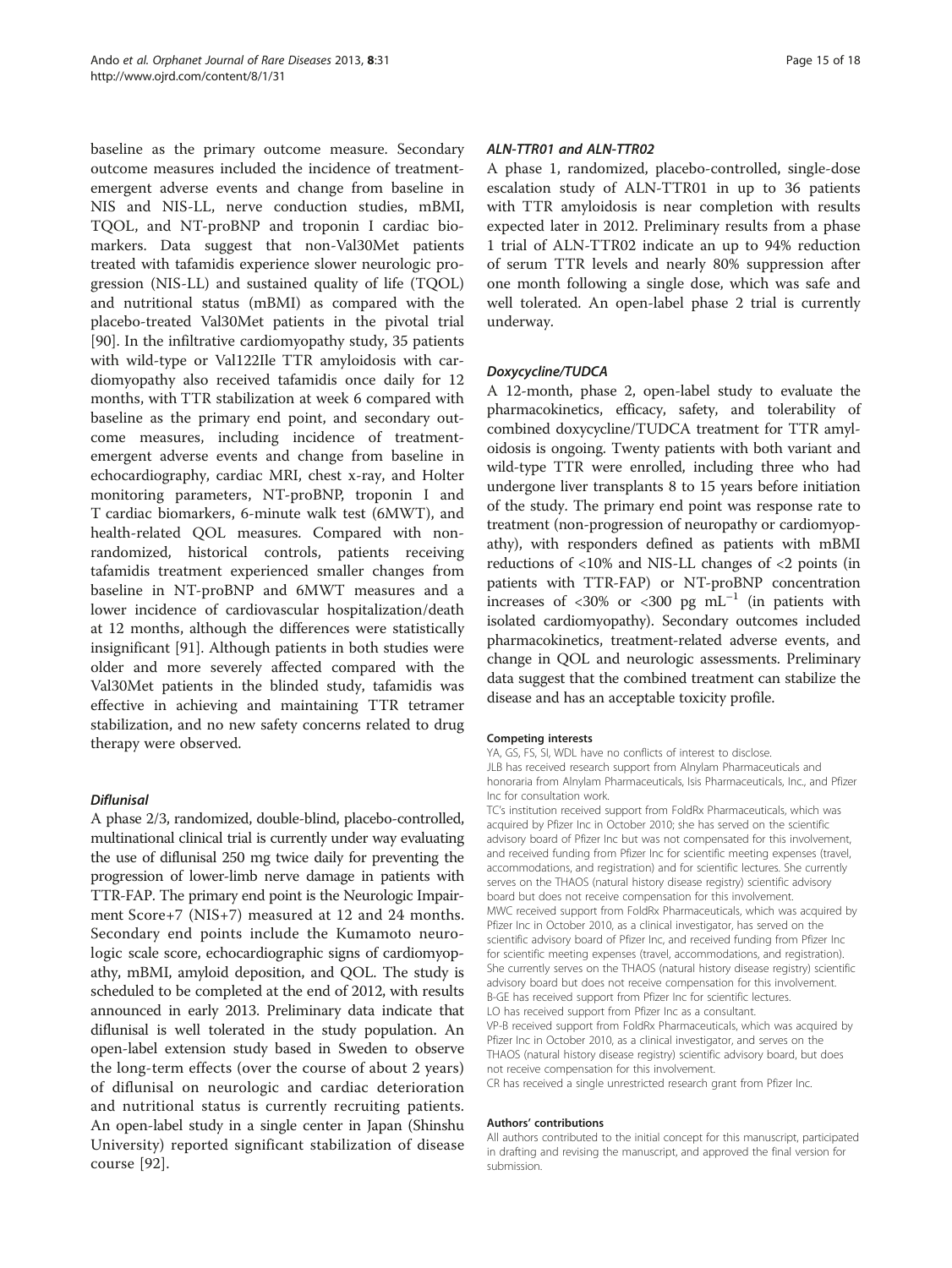#### <span id="page-15-0"></span>Acknowledgements

The support provided by K. Kelly, PhD, at Scientific Strategy Partners was funded by Pfizer Inc, and consisted solely of manuscript formatting; no contribution was made to editorial content. Medical writing support was provided by A. Shemer, PhD, and was funded by Pfizer Inc.

#### Author details

<sup>1</sup>Department of Neurology, Graduate School of Medical Sciences, Kumamoto University, 1-1-1 Honjo Chuo-ku, Kumamoto 860-8556, Japan. <sup>2</sup>Department of Neurology, Hospital de Santo António, Porto, Portugal. <sup>3</sup>Amyloid Treatment & Research Program, Department of Medicine, Boston University, Boston, Massachusetts, USA. <sup>4</sup>Department of Neurology, Federal University of Rio de Janeiro, Hospital Universitário Clementino Fraga Filho, Rio de Janeiro, Brazil. <sup>5</sup>Division of Transplantation Surgery, Karolinska University Hospital, Stockholm, Sweden. <sup>6</sup>Department of Medicine, Shinshu University, Matsumoto, Japan. <sup>7</sup>Department of Transplantation, Lahey Clinic Medical Center, Burlington, Massachusetts, USA. <sup>8</sup>Amyloidosis Research and Treatment Center, Fondazione IRCCS Policlinico San Matteo, Pavia, Italy. <sup>9</sup>Department of Neurology, CHU Henri Mondor, Créteil, France. <sup>10</sup>Institute of Cardiology, University of Bologna, Bologna, Italy. <sup>11</sup>Department of Neurology, Hôpital de la Salpêtrière, Paris, France. 12Department of Neurology, Istituto delle Scienze Neurologiche di Bologna, Bologna, Italy. 13Department of Neurology, Graduate School of Medical Sciences, Kumamoto University, 1-1-1 Honjo, Kumamoto 860-0811, Japan.

#### Received: 11 October 2012 Accepted: 1 January 2013 Published: 20 February 2013

#### References

- 1. Andrade C: A peculiar form of peripheral neuropathy; familiar atypical generalized amyloidosis with special involvement of the peripheral nerves. Brain 1952, 75:408–427.
- 2. Mutations in Hereditary Amyloidosis Mutations in Transthyretin Gene (TTR). <http://amyloidosismutations.com/mut-attr.php>.
- 3. Benson MD, Kincaid JC: The molecular biology and clinical features of amyloid neuropathy. Muscle Nerve 2007, 36:411–423.
- 4. Rapezzi C, Quarta CC, Obici L, Perfetto F, Longhi S, Salvi F, Biagini E, Lorenzini M, Grigioni F, Leone O, et al: Disease profile and differential diagnosis of hereditary transthyretin-related amyloidosis with exclusively cardiac phenotype: an Italian perspective. Eur Heart J 2012, Epub ahead of print.
- 5. Harats N, Worth RM, Benson MD: Hereditary amyloidosis: evidence against early amyloid deposition. Arthritis Rheum 1989, 32:1474-1476.
- 6. Hellman U, Alarcon F, Lundgren HE, Suhr OB, Bonaiti-Pellie C, Plante-Bordeneuve V: Heterogeneity of penetrance in familial amyloid polyneuropathy, ATTR Val30Met, in the Swedish population. Amyloid 2008, 15:181–186.
- Planté-Bordeneuve V, Carayol J, Ferreira A, Adams D, Clerget-Darpoux F Misrahi M, Said G, Bonaiti-Pellie C: Genetic study of transthyretin amyloid neuropathies: carrier risks among French and Portuguese families. J Med Genet 2003, 40:e120.
- Saporta MA, Zaros C, Cruz MW, Andre C, Misrahi M, Bonaiti-Pellie C, Plante-Bordeneuve V: Penetrance estimation of TTR familial amyloid polyneuropathy (type I) in Brazilian families. Eur J Neurol 2009, 16:337–341.
- 9. Bonaiti B, Olsson M, Hellman U, Suhr O, Bonaiti-Pellie C, Plante-Bordeneuve V: TTR familial amyloid polyneuropathy: does a mitochondrial polymorphism entirely explain the parent-of-origin difference in penetrance? Eur J Hum Genet 2010, 18:948–952.
- 10. Drugge U, Andersson R, Chizari F, Danielsson M, Holmgren G, Sandgren O, Sousa A: Familial amyloidotic polyneuropathy in Sweden: a pedigree analysis. J Med Genet 1993, 30:388–392.
- 11. Sousa A, Coelho T, Barros J, Sequeiros J: Genetic epidemiology of familial amyloidotic polyneuropathy (FAP)-type I in Povoa do Varzim and Vila do Conde (north of Portugal). Am J Med Genet 1995, 60:512–521.
- 12. Yamamoto K, Ikeda S, Hanyu N, Takeda S, Yanagisawa N: A pedigree analysis with minimised ascertainment bias shows anticipation in Met30-transthyretin related familial amyloid polyneuropathy. J Med Genet 1998, 35:23–30.
- 13. Ohmori H, Ando Y, Makita Y, Onouchi Y, Nakajima T, Saraiva MJ, Terazaki H, Suhr O, Sobue G, Nakamura M, et al: Common origin of the

Val30Met mutation responsible for the amyloidogenic transthyretin type of familial amyloidotic polyneuropathy. J Med Genet 2004, 41:e51.

- 14. Soares ML, Coelho T, Sousa A, Holmgren G, Saraiva MJ, Kastner DL, Buxbaum JN: Haplotypes and DNA sequence variation within and surrounding the transthyretin gene: genotype-phenotype correlations in familial amyloid polyneuropathy (V30M) in Portugal and Sweden. Eur J Hum Genet 2004, 12:225–237.
- 15. Zaros C, Genin E, Hellman U, Saporta MA, Languille L, Wadington-Cruz M, Suhr O, Misrahi M, Plante-Bordeneuve V: On the origin of the transthyretin Val30Met familial amyloid polyneuropathy. Ann Hum Genet 2008, 72:478–484.
- 16. Conceição I, De Carvalho M: Clinical variability in type I familial amyloid polyneuropathy (Val30Met): comparison between late- and early-onset cases in Portugal. Muscle Nerve 2007, 35:116–118.
- 17. Benson M: Amyloidosis. In The Metabolic and Molecular Bases of Inherited Disease. Edited by Scriver CR, Beaudet AL, Valle D, Sly WS, Childs B, Kinzler KW, Vogelstein B. New York: McGraw-Hill; 2000:5345–5378.
- 18. Prevalence of rare diseases: Bibliographic data (November 2011). [http://www.orpha.net/](http://www.orpha.net/orphacom/cahiers/docs/GB/Prevalence_of_rare_diseases_by_alphabetical_list.pdf) [orphacom/cahiers/docs/GB/Prevalence\\_of\\_rare\\_diseases\\_by\\_alphabetical\\_list.pdf](http://www.orpha.net/orphacom/cahiers/docs/GB/Prevalence_of_rare_diseases_by_alphabetical_list.pdf).
- 19. Kato-Motozaki Y, Ono K, Shima K, Morinaga A, Machiya T, Nozaki I, Shibata-Hamaguchi A, Furukawa Y, Yanase D, Ishida C, et al: Epidemiology of familial amyloid polyneuropathy in Japan: Identification of a novel endemic focus. J Neurol Sci 2008, 270:133–140.
- 20. Jacobson DR, Pastore R, Pool S, Malendowicz S, Kane I, Shivji A, Embury SH, Ballas SK, Buxbaum JN: Revised transthyretin Ile 122 allele frequency in African-Americans. Hum Genet 1996, 98:236–238.
- 21. Yamashita T, Hamidi Asl K, Yazaki M, Benson MD: A prospective evaluation of the transthyretin Ile122 allele frequency in an African-American population. Amyloid 2005, 12:127–130.
- 22. Buxbaum J, Alexander A, Koziol J, Tagoe C, Fox E, Kitzman D: Significance of the amyloidogenic transthyretin Val 122 Ile allele in African Americans in the Arteriosclerosis Risk in Communities (ARIC) and Cardiovascular Health (CHS) Studies. Am Heart J 2010, 159:864–870.
- 23. Dharmarajan K, Maurer MS: Transthyretin Cardiac Amyloidoses in Older North Americans. J Am Geriatr Soc 2012, 60:765-774.
- 24. Ikeda S, Nakazato M, Ando Y, Sobue G: Familial transthyretin-type amyloid polyneuropathy in Japan: clinical and genetic heterogeneity. Neurology 2002, 58:1001–1007.
- 25. Sousa A, Andersson R, Drugge U, Holmgren G, Sandgren O: Familial amyloidotic polyneuropathy in Sweden: geographical distribution, age of onset, and prevalence. Hum Hered 1993, 43:288–294.
- 26. Holmgren G, Costa PM, Andersson C, Asplund K, Steen L, Beckman L, Nylander PO, Teixeira A, Saraiva MJ, Costa PP: Geographical distribution of TTR met30 carriers in northern Sweden: discrepancy between carrier frequency and prevalence rate. J Med Genet 1994, 31:351–354.
- 27. Misu K, Hattori N, Nagamatsu M, Ikeda S, Ando Y, Nakazato M, Takei Y, Hanyu N, Usui Y, Tanaka F, et al: Late-onset familial amyloid polyneuropathy type I (transthyretin Met30-associated familial amyloid polyneuropathy) unrelated to endemic focus in Japan. Clinicopathological and genetic features. Brain 1999, 122(Pt 10):1951–1962.
- 28. Ando Y, Araki S, Ando M: Transthyretin and familial amyloidotic polyneuropathy. Intern Med 1993, 32:920–922.
- 29. Ando Y, Suhr OB: Autonomic dysfunction in familial amyloidotic polyneuropathy (FAP). Amyloid 1998, 5:288–300.
- 30. Koike H, Misu K, Ikeda S, Ando Y, Nakazato M, Ando E, Yamamoto M, Hattori N, Sobue G: Type I (transthyretin Met30) familial amyloid polyneuropathy in Japan: early- vs late-onset form. Arch Neurol 2002, 59:1771–1776.
- 31. Koike H, Misu K, Sugiura M, Iijima M, Mori K, Yamamoto M, Hattori N, Mukai E, Ando Y, Ikeda S, Sobue G: Pathology of early- vs late-onset TTR Met30 familial amyloid polyneuropathy. Neurology 2004, 63:129–138.
- 32. Koike H, Tanaka F, Hashimoto R, Tomita M, Kawagashima Y, Iima M, Fujitake J, Kawanami T, Kato T, Yamamoto M, Sobue G: Natural history of transthyretin Val30Met familial amyloid polyneuropathy: analysis of lateonset cases from non-endemic areas. J Neurol Neurosurg Psychiatry 2012, 83:152–158.
- 33. Koike H, Ando Y, Ueda M, Kawagashira Y, Iijima M, Fujitake J, Hayashi M, Yamamoto M, Mukai E, Nakamura T, et al: Distinct characteristics of amyloid deposits in early- and late-onset transthyretin Val30Met familial amyloid polyneuropathy. J Neurol Sci 2009, 287:178-184.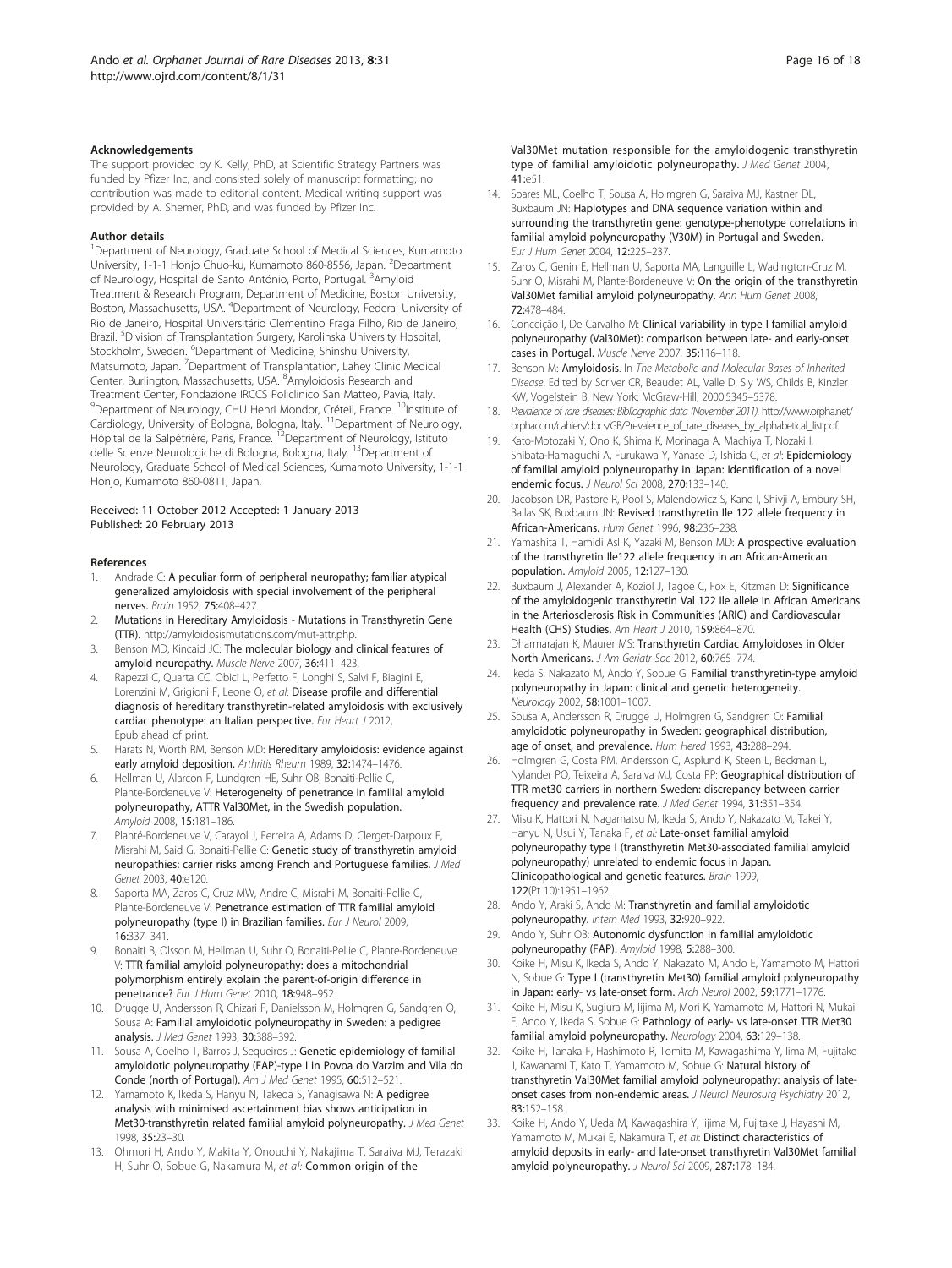- <span id="page-16-0"></span>34. Wang AK, Fealey RD, Gehrking TL, Low PA: Patterns of neuropathy and autonomic failure in patients with amyloidosis. Mayo Clin Proc 2008, 83:1226–1230.
- 35. Benson M: Genetics: Clinical Implications of TTR Amyloidosis. In Recent Advances in Transthyretin Evolution, Structure and Biological Functions. Edited by Richardson SJ, Cody V. Berlin: Springer; 2009:173–189.
- 36. Beirao I, Lobato L, Costa PM, Fonseca I, Mendes P, Silva M, Bravo F, Cabrita A, Porto G: Kidney and anemia in familial amyloidosis type I. Kidney Int 2004, 66:2004–2009.
- 37. Ando E, Ando Y, Okamura R, Uchino M, Ando M, Negi A: Ocular manifestations of familial amyloidotic polyneuropathy type I: long-term follow up. Br J Ophthalmol 1997, 81:295–298.
- 38. Falk RH, Dubrey SW: Amyloid heart disease. Prog Cardiovasc Dis 2010, 52:347–361.
- 39. Shah KB, Inoue Y, Mehra MR: Amyloidosis and the heart: a comprehensive review. Arch Intern Med 2006, 166:1805–1813.
- 40. Planté-Bordeneuve V, Ferreira A, Lalu T, Zaros C, Lacroix C, Adams D, Said G: Diagnostic pitfalls in sporadic transthyretin familial amyloid polyneuropathy (TTR-FAP). Neurology 2007, 69:693–698.
- 41. Rapezzi C, Perugini E, Salvi F, Grigioni F, Riva L, Cooke RM, Ferlini A, Rimessi P, Bacchi-Reggiani L, Ciliberti P, et al: Phenotypic and genotypic heterogeneity in transthyretin-related cardiac amyloidosis: towards tailoring of therapeutic strategies? Amyloid 2006, 13:143–153.
- 42. Rapezzi C, Quarta CC, Riva L, Longhi S, Gallelli I, Lorenzini M, Ciliberti P, Biagini E, Salvi F, Branzi A: Transthyretin-related amyloidoses and the heart: a clinical overview. Nat Rev Cardiol 2010, 7:398–408.
- 43. Ikeda S: Cardiac amyloidosis: heterogenous pathogenic backgrounds. Intern Med 2004, 43:1107–1114.
- 44. Elliott P, Andersson B, Arbustini E, Bilinska Z, Cecchi F, Charron P, Dubourg O, Kuhl U, Maisch B, McKenna WJ, et al: Classification of the cardiomyopathies: a position statement from the European Society of Cardiology Working Group on Myocardial and Pericardial Diseases. Eur Heart J 2008, 29:270–276.
- 45. Koyama J, Ray-Sequin PA, Davidoff R, Falk RH: Usefulness of pulsed tissue Doppler imaging for evaluating systolic and diastolic left ventricular function in patients with AL (primary) amyloidosis. Am J Cardiol 2002, 89:1067–1071.
- 46. Koyama J, Davidoff R, Falk RH: Longitudinal myocardial velocity gradient derived from pulsed Doppler tissue imaging in AL amyloidosis: a sensitive indicator of systolic and diastolic dysfunction. J Am Soc Echocardiogr 2004, 17:36–44.
- 47. Rapezzi C, Quarta CC, Guidalotti PL, Longhi S, Pettinato C, Leone O, Ferlini A, Salvi F, Gallo P, Gagliardi C, Branzi A: Usefulness and limitations of 99mTc-3,3-diphosphono-1,2-propanodicarboxylic acid scintigraphy in the aetiological diagnosis of amyloidotic cardiomyopathy. Eur J Nucl Med Mol Imaging 2011, 38:470–478.
- 48. Quarta CC, Guidalotti PL, Longhi S, Pettinato C, Leone O, Ferlini A, Biagini E, Grigioni F, Bacchi-Reggiani ML, Lorenzini M, et al: Defining the diagnosis in echocardiographically suspected senile systemic amyloidosis. JACC Cardiovasc Imaging 2012, 5:755-758.
- 49. Mitsuhashi S, Yazaki M, Tokuda T, Sekijima Y, Washimi Y, Shimizu Y, Ando Y, Benson MD, Ikeda S: Biochemical characteristics of variant transthyretins causing hereditary leptomeningeal amyloidosis. Amyloid 2005, 12:216–225.
- 50. Suhr O, Danielsson A, Holmgren G, Steen L: Malnutrition and gastrointestinal dysfunction as prognostic factors for survival in familial amyloidotic polyneuropathy. J Intern Med 1994, 235:479–485.
- 51. Vital C, Vital A, Bouillot-Eimer S, Brechenmacher C, Ferrer X, Lagueny A: Amyloid neuropathy: a retrospective study of 35 peripheral nerve biopsies. J Peripher Nerv Syst 2004, 9:232–241.
- 52. Guy CD, Jones CK: Abdominal fat pad aspiration biopsy for tissue confirmation of systemic amyloidosis: Specificity, positive predictive value, and diagnostic pitfalls. Diagn Cytopathol 2001, 24:181-185.
- 53. Kaplan B, Vidal R, Kumar A, Ghiso J, Gallo G: Immunochemical microanalysis of amyloid proteins in fine-needle aspirates of abdominal fat. Am J Clin Pathol 1999, 112:403–407.
- 54. Tsuchiya A, Yazaki M, Kametani F, Takei Y, Ikeda S: Marked regression of abdominal fat amyloid in patients with familial amyloid polyneuropathy during long-term follow-up after liver transplantation. Liver Transpl 2008, 14:563–570.
- 55. Coutinho P, Martins da Silva A, Lopes Lima J, Resende Barbosa A: Forty years of experience with type I amyloid neuropathy. Review of 483 cases. In Amyloid and amyloidosis. Edited by Glenner GG, Pinho e Costa P, Falcao de Freitas A. Amsterdam: Excerpta Medica; 1980:88–98.
- 56. Sales-Luís ML, Galvão M, Carvalho M, Sousa G, Alves MM, Serrão R: Treatment of familial amyloidotic polyneuropathy (Portuguese type) by plasma exchange. Muscle Nerve 1991, 14:377–378.
- 57. Herlenius G, Wilczek HE, Larsson M, Ericzon BG: Ten years of international experience with liver transplantation for familial amyloidotic polyneuropathy: results from the Familial Amyloidotic Polyneuropathy World Transplant Registry. Transplantation 2004, 77:64–71.
- 58. Ihse E, Suhr OB, Hellman U, Westermark P: Variation in amount of wildtype transthyretin in different fibril and tissue types in ATTR amyloidosis. J Mol Med (Berl) 2011, 89:171–180.
- Wilczek HE, Larsson M, Ericzon BG: Long-term data from the Familial Amyloidotic Polyneuropathy World Transplant Registry (FAPWTR). Amyloid 2011, 18(Suppl 1):188-190.
- 60. Stangou AJ, Heaton ND, Hawkins PN: Transmission of systemic transthyretin amyloidosis by means of domino liver transplantation. N Engl J Med 2005, 352:2356.
- 61. Sousa MM, Ferrão J, Fernandes R, Guimaraes A, Geraldes JB, Perdigoto R, Tome L, Mota O, Negrao L, Furtado AL, Saraiva MJ: Deposition and passage of transthyretin through the blood-nerve barrier in recipients of familial amyloid polyneuropathy livers. Lab Invest 2004, 84:865-873.
- 62. Lladó L, Baliellas C, Casasnovas C, Ferrer I, Fabregat J, Ramos E, Castellote J, Torras J, Xiol X, Rafecas A: Risk of transmission of systemic transthyretin amyloidosis after domino liver transplantation. Liver Transpl 2010, 16:1386–1392.
- 63. Arpesella G, Chiappini B, Marinelli G, Mikus PM, Dozza F, Pierangeli A, Magelli C, Salvi F, Leone O: Combined heart and liver transplantation for familial amyloidotic polyneuropathy. J Thorac Cardiovasc Surg 2003, 125:1165–1166.
- 64. Said G, Grippon S, Kirkpatrick P: Tafamidis. Nat Rev Drug Discov 2012, 11:185–186.
- 65. Berk JL, Suhr OB, Sekijima Y, Yamashita T, Heneghan M, Zeldenrust SR, Ando Y, Ikeda S, Gorevic P, Merlini G, et al: The Diflunisal Trial: study accrual and drug tolerance. Amyloid 2012, 19(Suppl 1):37–38.
- 66. Ackermann EJ, Guo S, Booten S, Alvarado L, Benson M, Hughes S, Monia BP: Clinical development of an antisense therapy for the treatment of transthyretin-associated polyneuropathy. Amyloid 2012, 19(Suppl 1):43–44.
- 67. Cardoso I, Martins D, Ribeiro T, Merlini G, Saraiva MJ: Synergy of combined doxycycline/TUDCA treatment in lowering transthyretin deposition and associated biomarkers: studies in FAP mouse models. J Transl Med 2010, 8:74.
- 68. Obici L, Cortese A, Lozza A, Lucchetti J, Gobbi M, Palladini G, Perlini S, Saraiva MJ, Merlini G: Doxycycline plus tauroursodeoxycholic acid for transthyretin amyloidosis: a phase II study. Amyloid 2012, 19(Suppl 1):34–36.
- 69. Gertz MA, Comenzo R, Falk RH, Fermand JP, Hazenberg BP, Hawkins PN, Merlini G, Moreau P, Ronco P, Sanchorawala V, et al: Definition of organ involvement and treatment response in immunoglobulin light chain amyloidosis (AL): a consensus opinion from the 10th International Symposium on Amyloid and Amyloidosis, Tours, France, 18–22 April 2004. Am J Hematol 2005, 79:319–328.
- 70. Rapezzi C, Merlini G, Quarta CC, Riva L, Longhi S, Leone O, Salvi F, Ciliberti P, Pastorelli F, Biagini E, et al: Systemic cardiac amyloidoses: disease profiles and clinical courses of the 3 main types. Circulation 2009, 120:1203–1212.
- 71. Sun JP, Stewart WJ, Yang XS, Donnell RO, Leon AR, Felner JM, Thomas JD, Merlino JD: Differentiation of hypertrophic cardiomyopathy and cardiac amyloidosis from other causes of ventricular wall thickening by two-dimensional strain imaging echocardiography. Am J Cardiol 2009, 103:411–415.
- 72. Selvanayagam JB, Hawkins PN, Paul B, Myerson SG, Neubauer S: Evaluation and management of the cardiac amyloidosis. J Am Coll Cardiol 2007, 50:2101–2110.
- 73. Perugini E, Rapezzi C, Reggiani LB, Poole-Wilson P, Branzi A, Henein MY: Comparison of ventricular long-axis function in patients with cardiac amyloidosis versus idiopathic restrictive cardiomyopathy. Am J Cardiol 2005, 95:146–149.
- 74. Rahman JE, Helou EF, Gelzer-Bell R, Thompson RE, Kuo C, Rodriguez ER, Hare JM, Baughman KL, Kasper EK: Noninvasive diagnosis of biopsyproven cardiac amyloidosis. J Am Coll Cardiol 2004, 43:410-415.